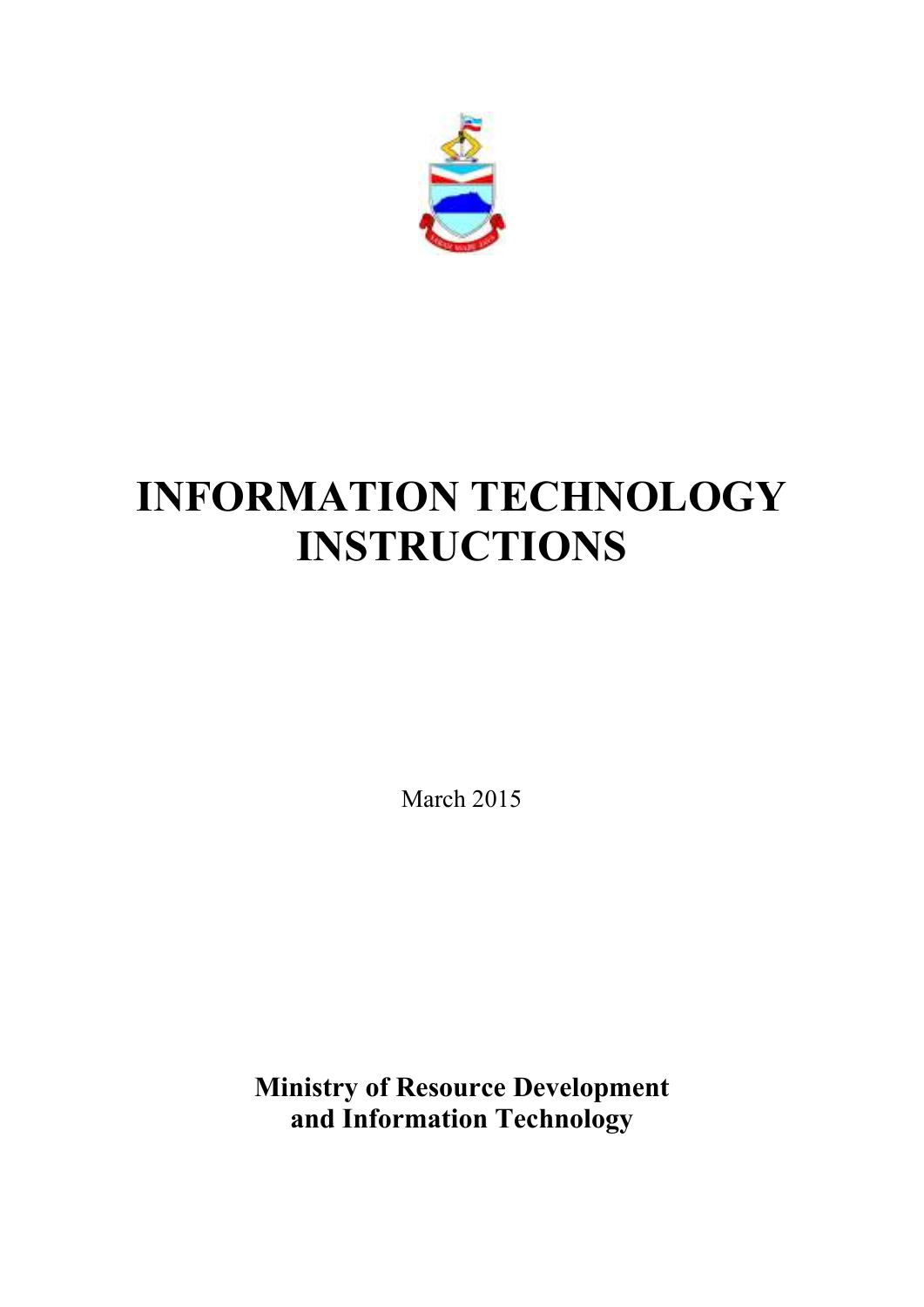# **CONTENT**

| 1.               |                                                   |  |
|------------------|---------------------------------------------------|--|
| $\overline{2}$ . |                                                   |  |
| 3.               |                                                   |  |
| $\overline{4}$ . |                                                   |  |
| 5.               |                                                   |  |
|                  |                                                   |  |
| 6.               |                                                   |  |
| 7.               |                                                   |  |
| 8.               |                                                   |  |
| 9.               |                                                   |  |
| 10.              |                                                   |  |
| 11.              |                                                   |  |
| 12.              |                                                   |  |
| 13.              |                                                   |  |
| 14.              |                                                   |  |
| 15.              |                                                   |  |
|                  |                                                   |  |
| 16.              |                                                   |  |
| 17.              |                                                   |  |
| 18.              |                                                   |  |
| 19.              |                                                   |  |
| 20.              |                                                   |  |
| 21.              |                                                   |  |
|                  | <b>CHAPTER V: ELECTRONIC RECORDS MANAGEMENT30</b> |  |
| 22.              |                                                   |  |
|                  |                                                   |  |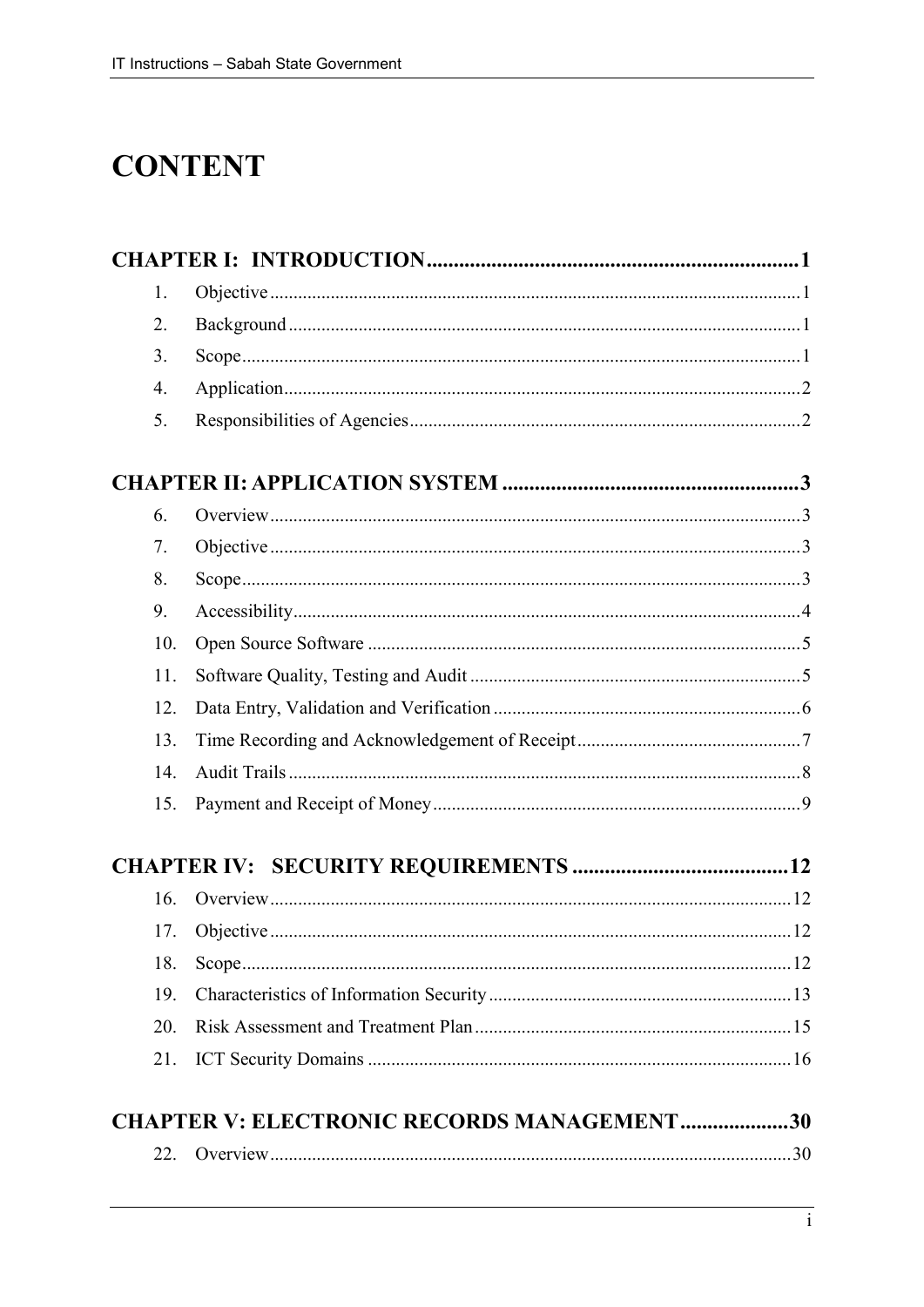| 25. Acquisition of Electronic Records Management System (ERMS)31 |  |
|------------------------------------------------------------------|--|
|                                                                  |  |
|                                                                  |  |
|                                                                  |  |
|                                                                  |  |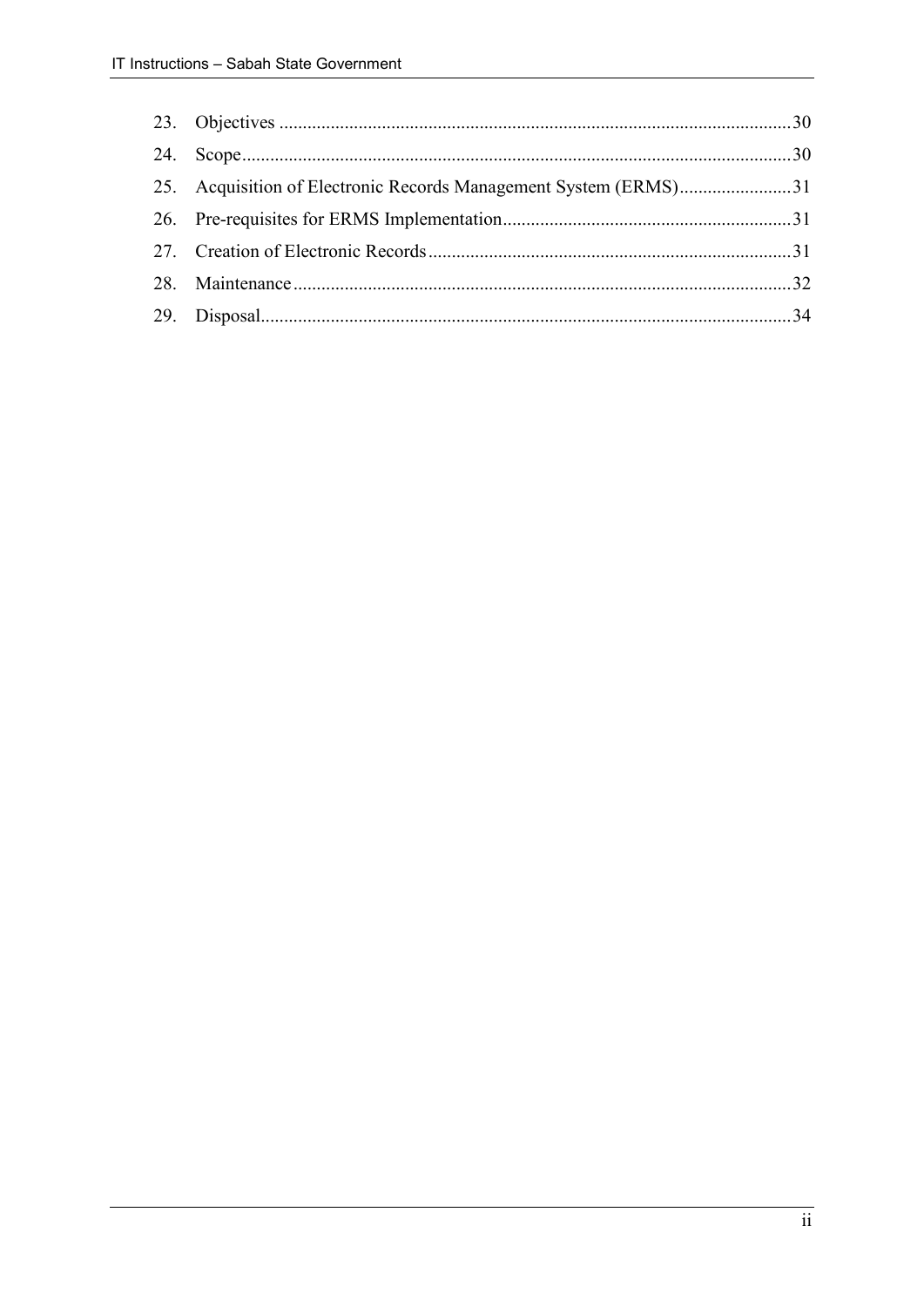# **CHAPTER I: INTRODUCTION**

# **1. Objective**

The Information Technology (IT) Instructions in this context serve as guidelines intended to meet the minimum requirements to support the Electronic Government Activities Enactment (EGAE) 2014 in facilitating electronic transactions.

# **2. Background**

- 2.1. The EGAE 2014 provides the legal framework for efficient and secure electronic Government services. The purpose of this Enactment is to enable and facilitate electronic dealings by the State Government Agencies with the public in a uniform manner.
- 2.2. The EGAE 2014 applies once the Agencies are ready to handle electronic dealings and does not grant any additional legal rights or change any substantive law.
- 2.3. Under Section 9 of the Enactment, the Minister responsible may issue IT Instructions that will be a minimum requirement for the Agencies in undertaking electronic transactions. In this regard, when Agencies embark on any electronic-related initiative, Agencies can opt to use the IT Instructions as the guidelines for the related areas. As such, the Agencies should designate the relevant Enactment under the EGAE 2014 and subsequently, conform to the guidelines stipulated in the instructions for the designated areas.

# **3. Scope**

- 3.1. This document consists of IT Instructions which encompasses the following areas:
	- 3.1.1. information technology standards
	- 3.1.2. the criteria for electronic signatures and electronic seals as appropriate for the purpose for which they are used
	- 3.1.3. time recording, acknowledgement of receipt of electronic documents or messages
	- 3.1.4. security measures against unauthorised access, unauthorised modification, denial of service and repudiation
	- 3.1.5. disaster recovery procedures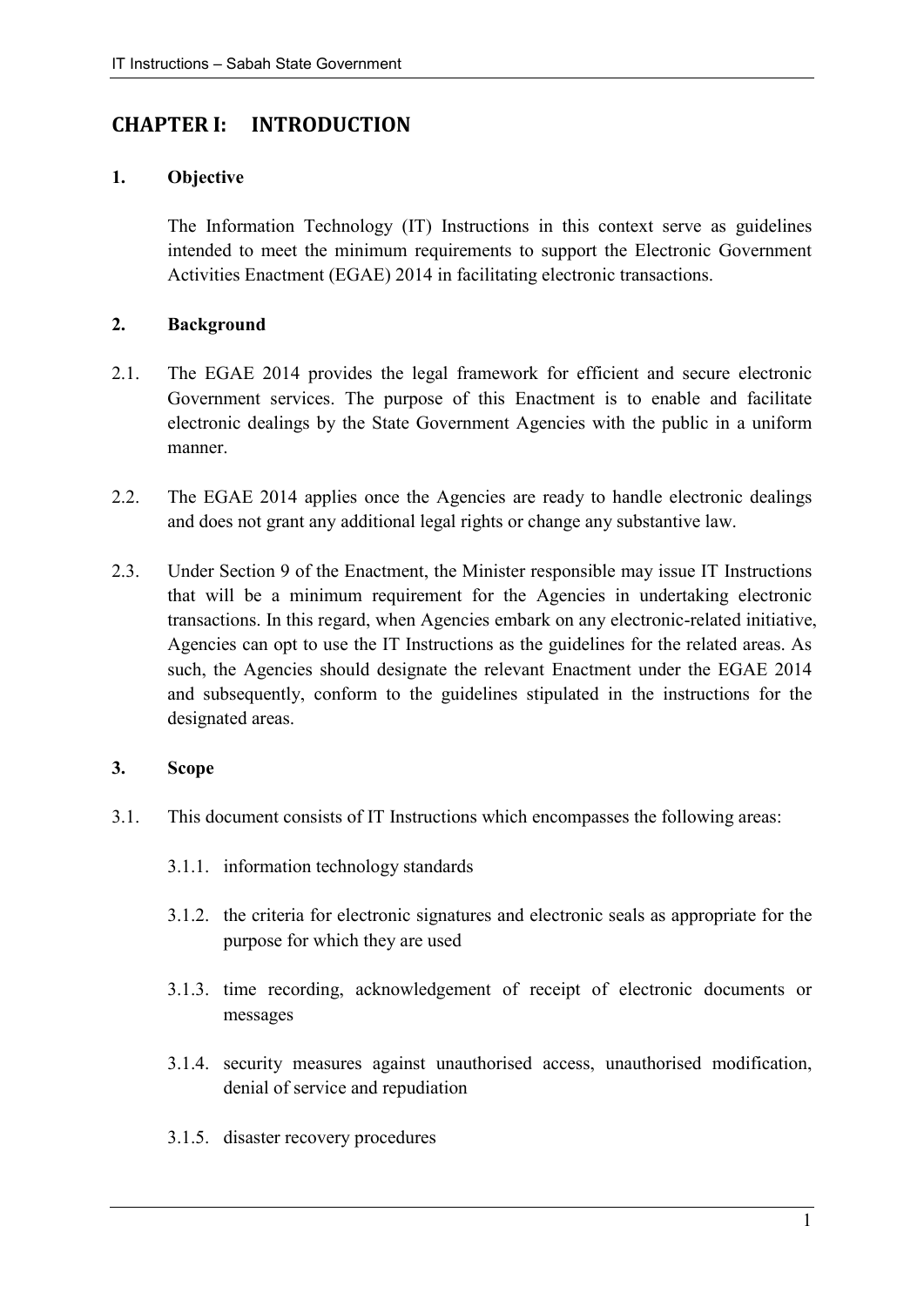- 3.1.6. accessibility rules for electronic Government services and electronic forms
- 3.1.7. management and maintenance of electronic documents
- 3.1.8. procedures related to data entry and verification of messages; and
- 3.1.9. guidelines for payment and receipt of money
- 3.2. The areas above are incorporated in the various chapters as follows:
	- 3.2.1. Chapter II: Application System
	- 3.2.2. Chapter III: Information Communication Technology (ICT) Security Requirements; and
	- 3.2.3. Chapter IV: Electronic Records Management

# **4. Application**

- 4.1. IT Instructions is applicable to all State Government Agencies (herein after shall be referred to as "Agencies").
- 4.2. This document shall be reviewed subject to changes with regards to:
	- 4.2.1. technology
	- 4.2.2. statutory and regulatory; and
	- 4.2.3. stakeholders direction

# **5. Responsibilities of Agencies**

Agencies which undertake or in the process of undertaking electronic transactions need to satisfy the minimum requirements of the IT Instructions where relevant.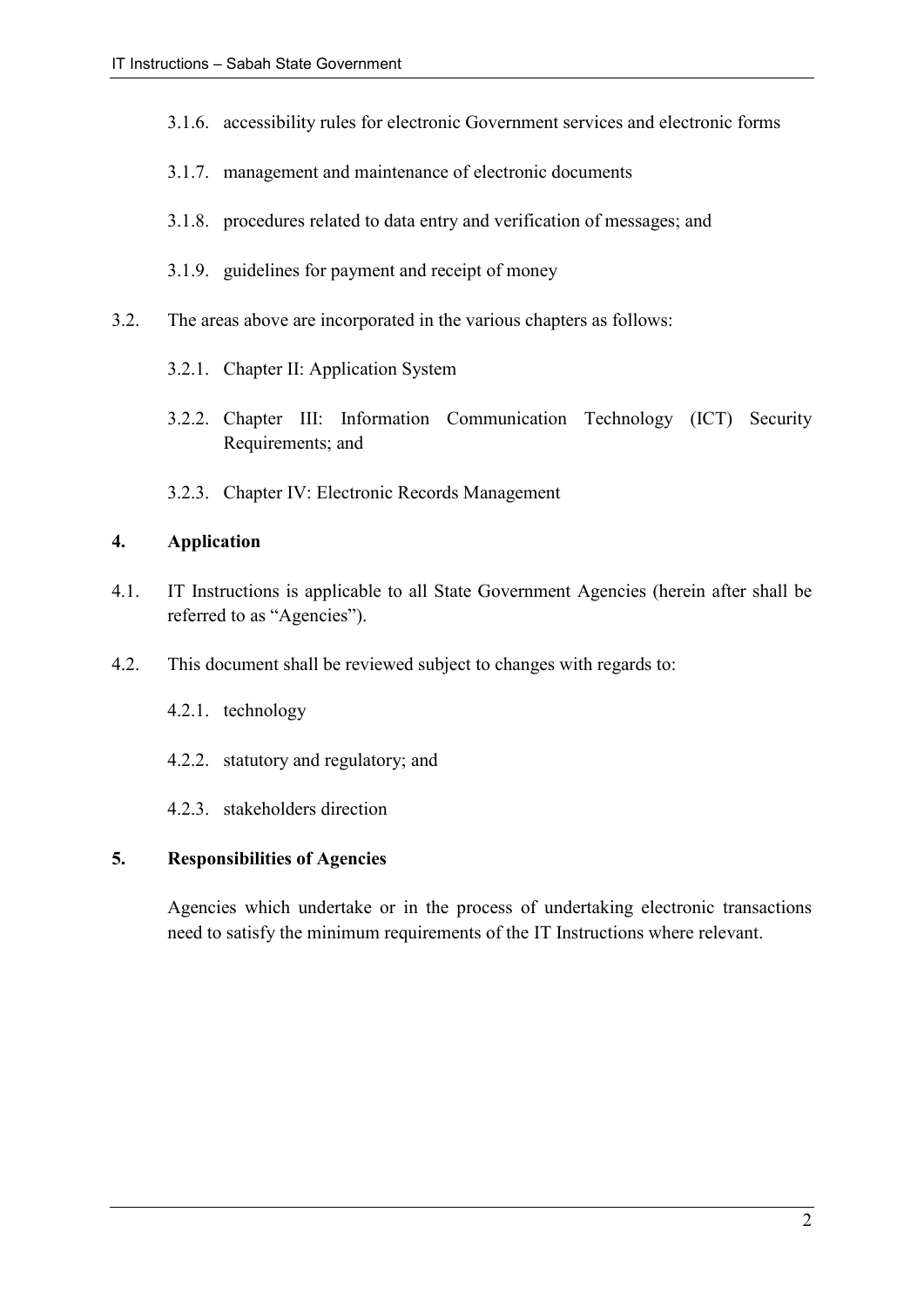# **CHAPTER II: APPLICATION SYSTEM**

# **6. Overview**

Applications installed and used within Agencies comprise a mixture of commercially and internally developed applications.

# **7. Objective**

This chapter provides guidelines for minimum requirements on application systems for use by agencies responsible for developing, implementing or maintaining these applications.

# **8. Scope**

- 8.1. The scope of this chapter covers the following areas:
	- 8.1.1. Accessibility
		- (a) Multi-Channel
		- (b) Open Standards
		- (c) Interoperability; and
		- (d) Special Needs Community
	- 8.1.2. Open Source Software
	- 8.1.3. Software Quality, Testing and Audit
	- 8.1.4. Data Entry, Validation and Verification
	- 8.1.5. Time Recording and Acknowledgement of Receipt
	- 8.1.6. Audit Trails; and
	- 8.1.7. Payment and Receipt of Money
		- (a) General Instructions
		- (b) Payment; and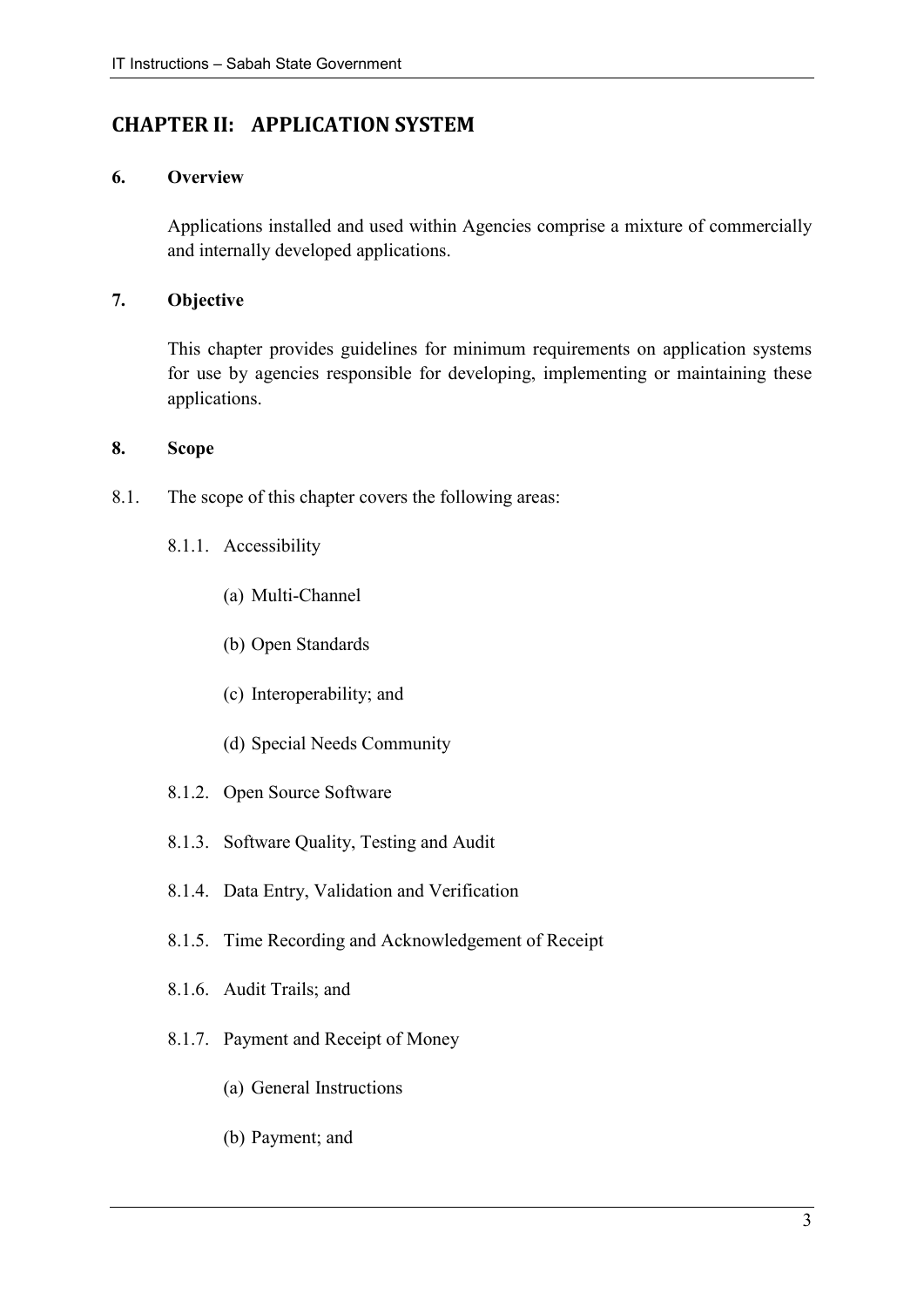# (c) Receipt

8.2. The areas above need to take into consideration the changes in technology and its impending trends, specifically to minimise impact and ensure stability and to prevent any major changes or modification to the requirements of the application systems employed.

# **9. Accessibility**

- 9.1. The accessibility aspect of application systems will be described in terms of multichannel, open standards, interoperability and special needs community.
	- 9.1.1. Multi-Channel

Agencies are encouraged to provide services to the public through multiple electronic channels. The channels selected have to meet public/customer needs and requirements. Any customisation to the channels shall be made in this regard. Agencies need to observe the following with respect to multi-channel delivery:

- (a) Multi-channel delivery should relate to the provision of Government services through Multimedia Messaging Service (MMS) or other electronic channels (e.g., Smart Phone, Tablet, Mobile Device, Telephone, Fax and Kiosk); messaging service (e.g., Short Messaging Service (SMS), e-mail, Internet and Interactive Voice Response); and conventional channels (e.g., meetings and counters);
- (b) Agencies should decide on a mix of channels, where appropriate, to ensure customer accessibility. The mix of channels should be cost-effective from the perspective of both Agencies and customers;
- (c) Agencies should identify their customers, their service requirements and preferences for particular channels;
- (d) Agencies should use different criteria to segment their customers based on both needs and preferences. Customer segmentation allows for customers to be divided into manageable segments that have distinct characteristics. The identification of these characteristics enables the needs of a particular customer set to be determined and services tailored to meet those needs. Various criteria can be used to segment the customer markets such as geographic (e.g., region, city size), demographic (e.g., age, gender, income, occupation), psychographic (e.g., lifestyle, personality), etc.; and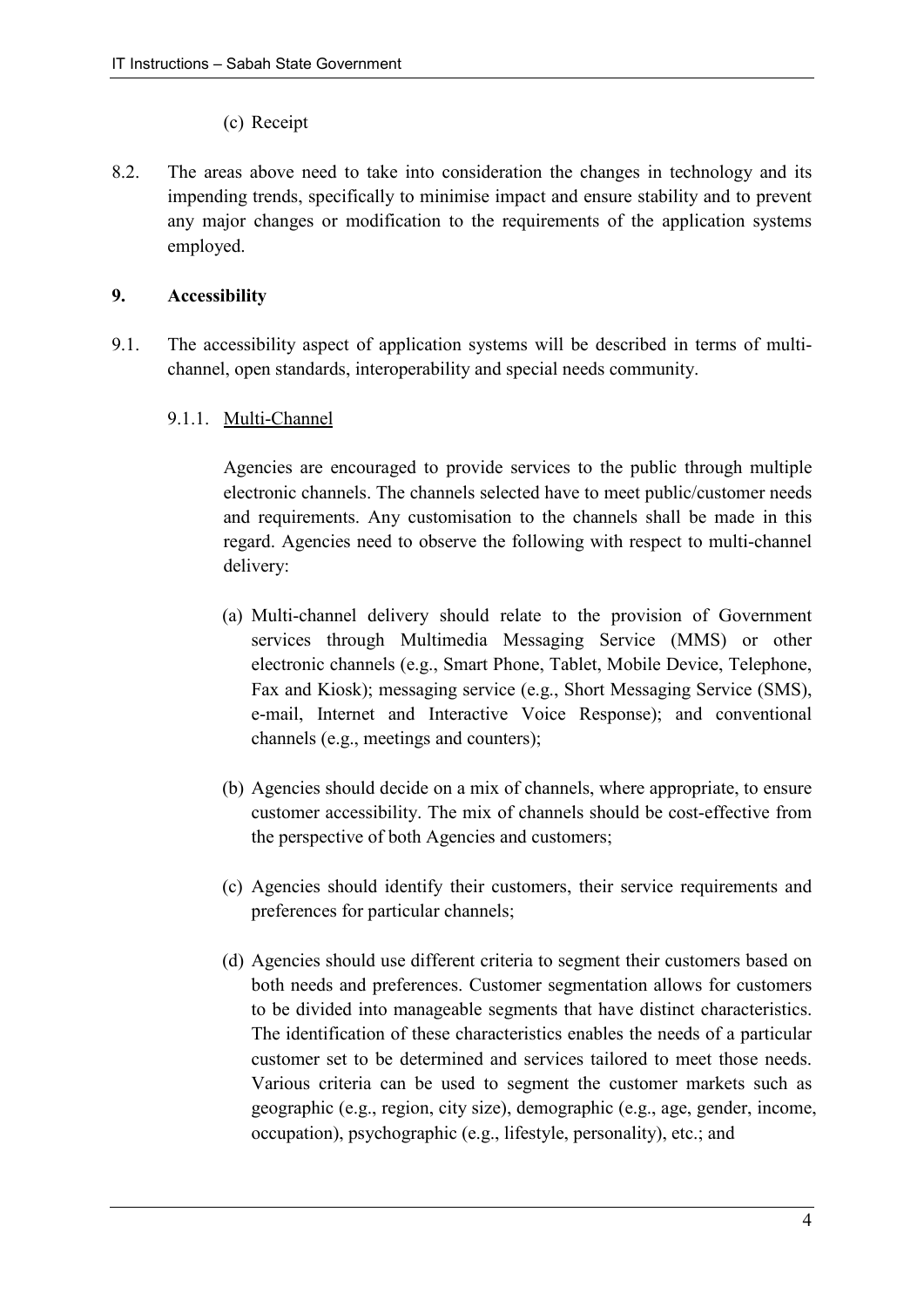(e) Agencies should identify barriers that may affect certain groups in their access to electronic channels. If a particular customer segment (e.g., the older aged groups) is unable to access or not well-versed with the usage of computers or related online technologies, other channels should be identified for this customer segment to facilitate access to the services provided.

# 9.1.2. Open Standards

The electronic delivery services should be based on Open Standards developed in an open and transparent manner with industry participation. It is nonproprietary and commonly owned, has open specification access encompassing free access to all interface specifications. The Open Standards specification is technology neutral.

# 9.1.3. Interoperability

Agencies should develop application based on Open Standards to ensure interoperability and accessibility.

# 9.1.4. Special Needs Community

The services rendered should cater for the special needs community, such as the physically challenged (e.g., the height and the area surrounding the kiosks should be convenient for wheelchair users) and senior citizens (e.g., fonts on the kiosk monitor should be of appropriate size).

# **10. Open Source Software**

- 10.1. The State Government of Sabah encourages the adoption of Open Source Software (OSS) for developing application systems.
- 10.2. The implementation of OSS should be based on several key considerations such as:
	- 10.2.1. fit for purpose in terms of functionality as well as technology platform

10.2.2. least disruptive to the current business operations; and

10.2.3. must have the capabilities to co-exist with other legacy systems/solutions

# **11. Software Quality, Testing and Audit**

11.1. Emphasis must be given to the quality of the application as it reflects on the overall quality of the product. In the context of the EGAE, it reflects on the quality of service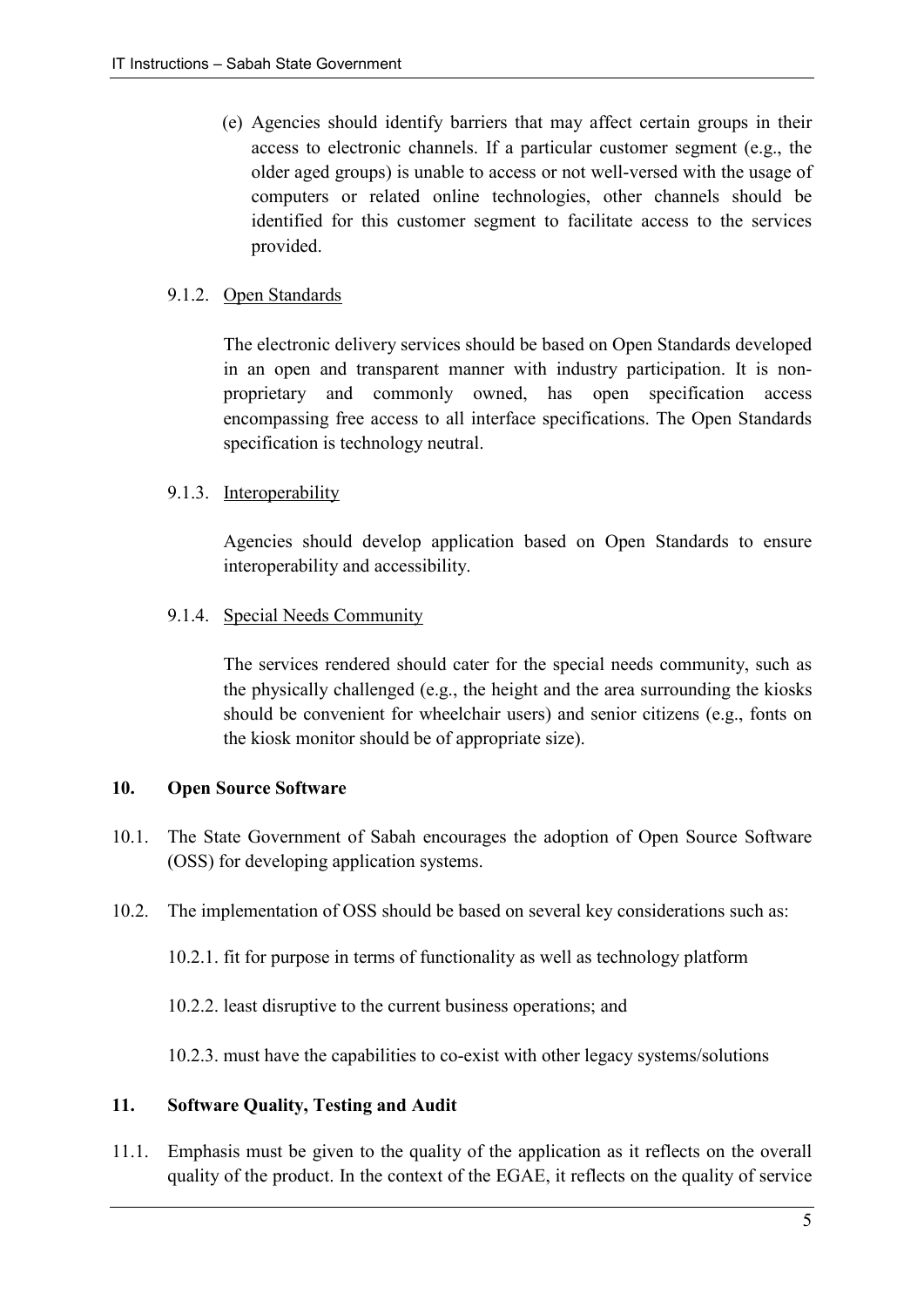the application provides and functions in accordance to the requirements and standards set out within.

- 11.2. Applications developed must be well documented in accordance to software engineering best practices. The documentations shall include:
	- 11.2.1. Software and System Requirements
	- 11.2.2. Software and System Design
	- 11.2.3. Software and System Test Design
	- 11.2.4. Quality Control Design
- 11.3. The overall aspects of software quality of the application should conform to the product quality model as prescribed under the ISO/IEC 25010 – Systems and software Quality Requirements and Evaluation (SQuaRE) – System and software quality models.
- 11.4. The primary purpose of software testing is quality assurance, verification and validation, reliability and design defects. To assure that the application is of quality and fit for production, An application must undergo an independent software testing process to assure of its quality and fit for production status. Software testing must be broadly deployed in every phase of the application software development cycle. Software testing activities must be made integral to the Quality Control Design of the application.
- 11.5. For the remainder of the application production lifetime, it is essential for the application to undergo an audit process to ensure that quality remains consistent and also to identify opportunities for improvement. Therefore, the agency must establish regular audits on their applications.

# **12. Data Entry, Validation and Verification**

- 12.1. Procedures relating to data entry, validation and verification should ensure that electronic forms are designed to allow correction of errors by the user filling in the forms prior to submission of the forms (e.g., system prompts a dialogue box requesting a confirmation before the user submits the form).
- 12.2. Data entered into application system must be validated to ensure it is correct and appropriate. Input checks must be implemented to detect the following errors where appropriate, for example:

12.2.1. out of range values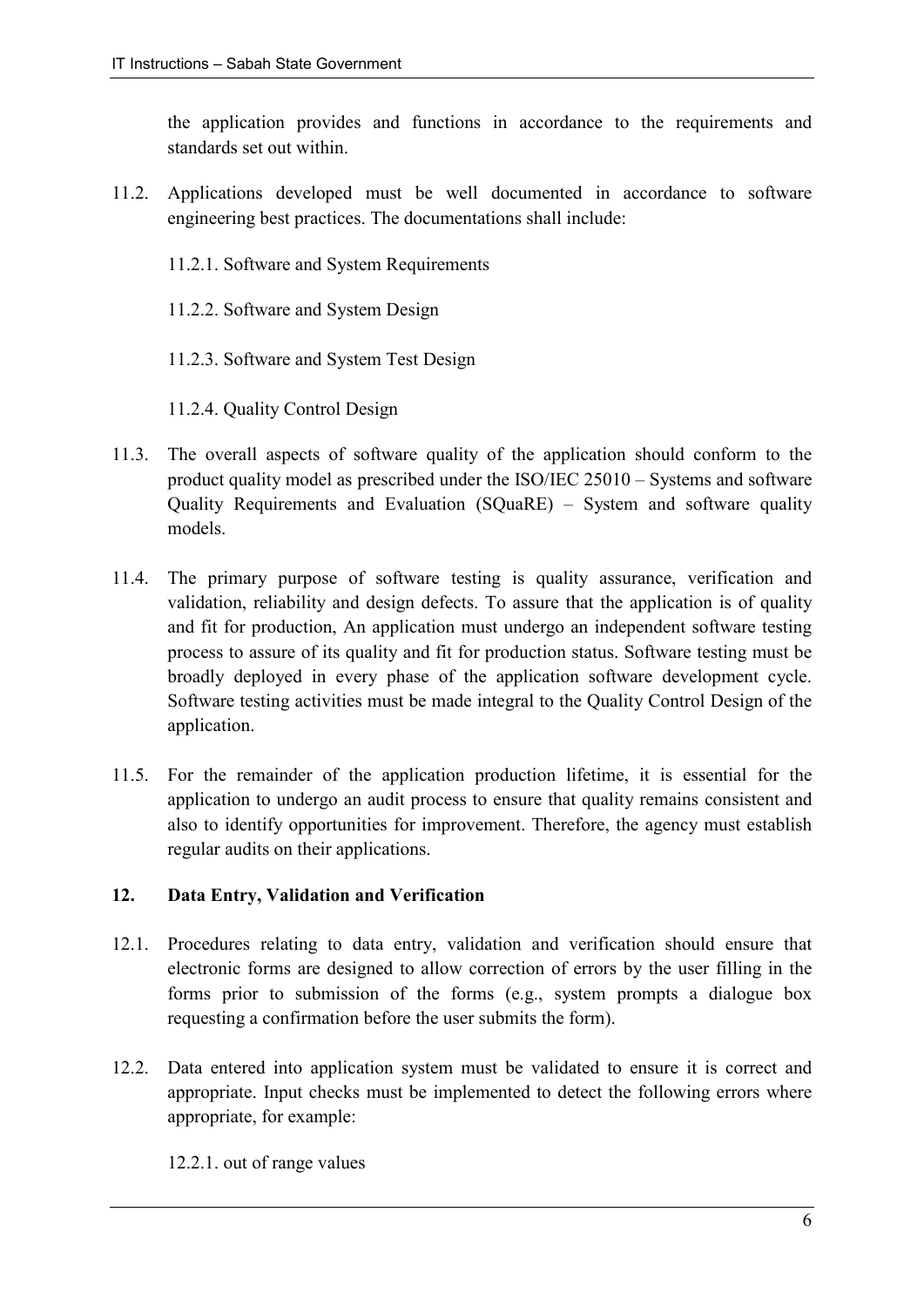- 12.2.2. missing or incomplete data
- 12.2.3. invalid characters in data fields
- 12.2.4. exceeding limits
- 12.2.5. unauthorised data (e.g., fields for approval of application can only be updated by authorised personnel); and
- 12.2.6. inconsistent data

# **13. Time Recording and Acknowledgement of Receipt**

- 13.1. Systems for recording date and time and acknowledgement of receipt must be in place to avoid disputes on when a document was received and the time it was received. This is particularly crucial where documents or information must be delivered by a particular date and time.
- 13.2. Procedure to check and correct the accuracy of clock must be established such as using the Network Time Protocol (NTP) which is designed to synchronise the clocks of computer systems (www.ntp.org). Real time clock of communication devices must be set in accordance with the *Malaysian Standard Time Act 1981*.
- 13.3. Time recording and acknowledgement of receipt shall take into account the front-end and backend components, that is those that correspond to the submission of forms and processing of transactions:
	- 13.3.1. Front-End: Submission of Forms

Acknowledgement of submission using server time is required regardless of the type of transactions or processing that needs to be done. The process should include but not limited to the following:

- (a) data/document entering the server
- (b) acknowledgement of receipt; and
- (c) referencing of submission of forms
- 13.3.2. Back-End: Transactions Processing

Detailed recording of receipt is required using server time. The process should include but not limited to the following: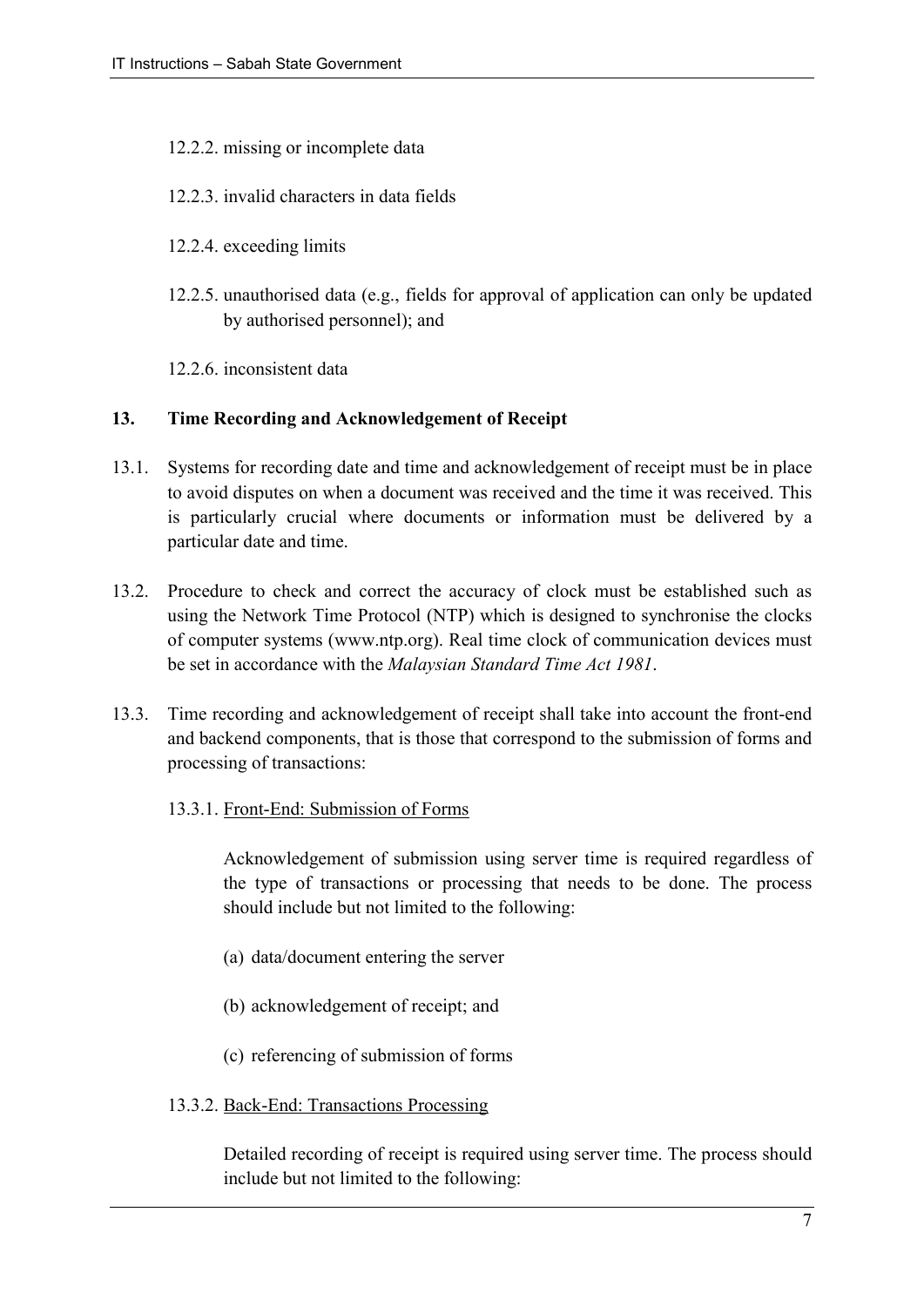- (a) data/document entering the server
- (b) updating of database
- (c) acknowledgement of receipt after successful updates of database; and
- (d) referencing of receipts
- 13.4. There is a vital need to have some kind of notification mechanism for any failures (e.g., network failure).

# **14. Audit Trails**

- 14.1. Audit trails are records of activities used to provide a means of recording events and establishing accountability. It is essential to ensure the accuracy of audit logs that are required for investigations or as evidence in legal or disciplinary cases.
- 14.2. Several types of logs must be captured and kept, namely system log, network log, server log and transactions log. The type of log and duration of archiving the logs should be referred to any relevant Acts (e.g., *State Archives Enactment 1980* and *Sabah State Records and Archives Enactment 2007*), otherwise, the minimum duration for archiving should be one (1) year relative to the previous year.
- 14.3. The following must be observed in relation to audit trails:
	- 14.3.1. All systems must be auditable.
	- 14.3.2. Changes to data must be recorded in chronological order and in sufficient detail. A complete history of transactions must be recorded and preserved for each session involving access to classified information and other sensitive information as per the *Arahan Keselamatan* to permit an audit of the system. In this respect, the following audit trails must be established and preserved:
		- (a) system operation start-up and shut-down sessions; and
		- (b) transaction histories with a minimum log of the following information:
			- (i) all types of transactions
			- (ii) date and time of activity
			- (iii) user identification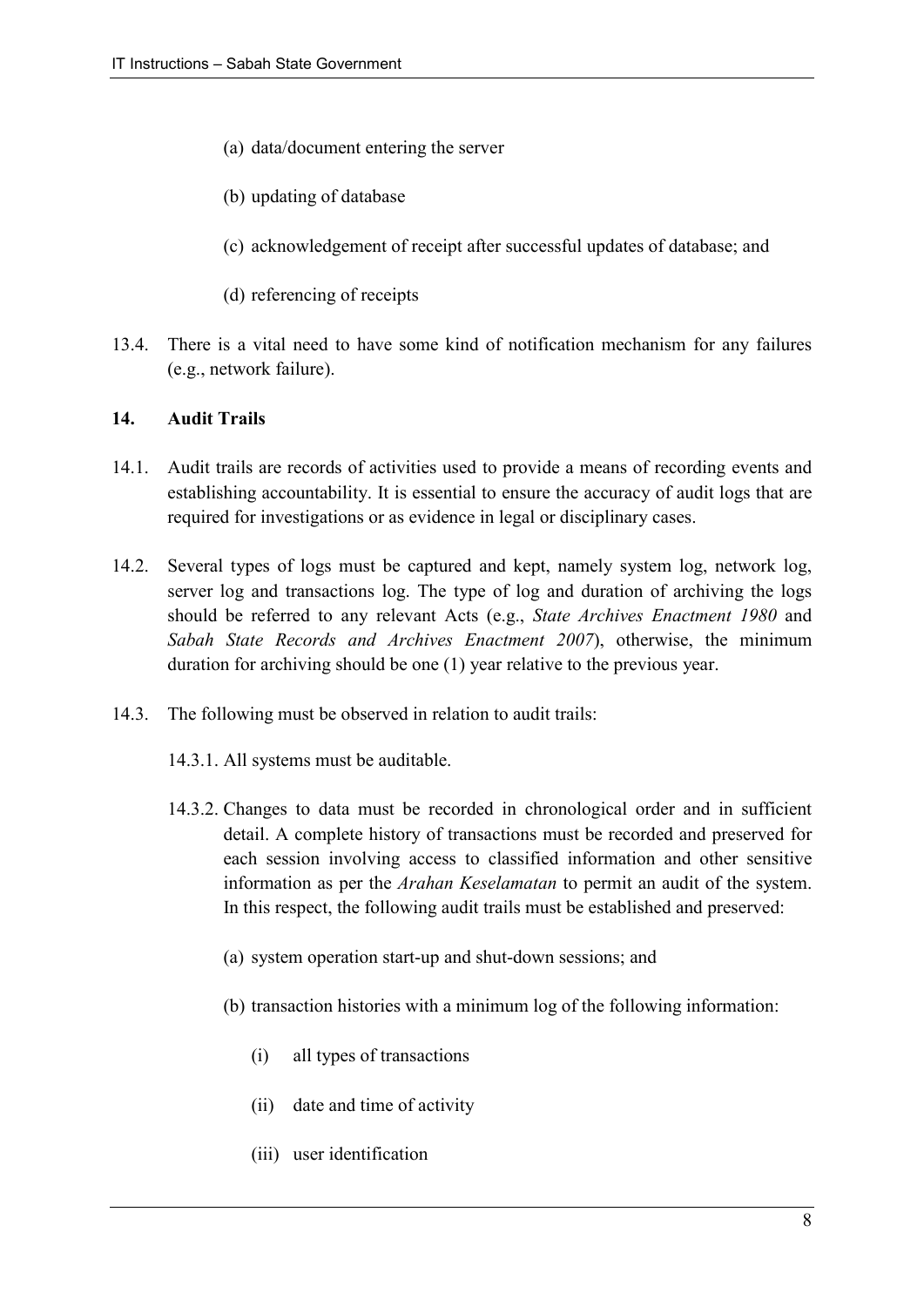- (iv) sign-on and sign-off activity; and
- (v) sensitive display transactions (e.g., access to classified reports, usage of sensitive user identification)
- 14.3.3. The purchase of any equipment or system pertaining to the processing and recording of classified, confidential or sensitive information shall refer to and comply with paragraphs 28 and 29 of the *Arahan Keselamatan* by the Office of the Chief Government Security Officer.
- 14.3.4. An analysis of transaction histories for the purpose of detecting variances from the norm must be conducted once a month to:
	- (a) detect access failures
	- (b) detect abnormal use such as unusual login time, frequency and length of accesses
	- (c) monitor privileged access
	- (d) track selected transactions; and
	- (e) observe the use of sensitive resources such as blank cheques, passports, examination certificates, birth certificates, etc.
- 14.4. The audit log must be tamper-proof and its integrity is beyond doubt (refer Chapter III: ICT Security Requirements).

# **15. Payment and Receipt of Money**

15.1. The applications utilised for payment and receipt of money must be equipped with the appropriate approval procedures, compliance requirements, work processes, security features, storage and audit trail capabilities. The instructions for these features are described in a general manner, followed by more specific guidelines on payment and receipt respectively.

#### 15.1.1. General Instructions

- (a) The development and modification of financial systems, such as systems relating to payment and receipt of money must obtain prior written approval from the State Treasury Department.
- (b) The development and operation of financial systems must comply with the requirements and provisions governed by the *Treasury Instructions*.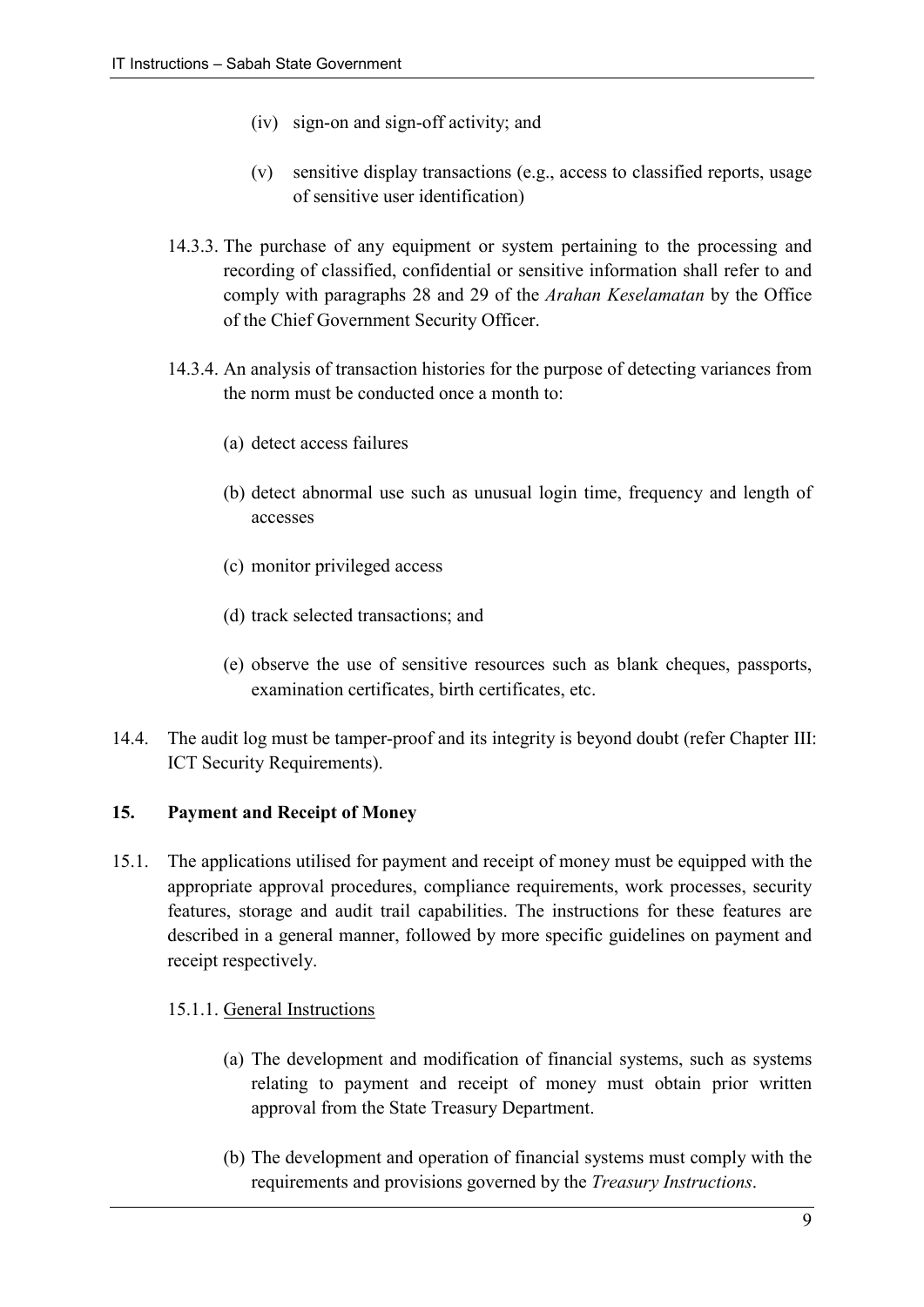- (c) There must be clear written procedures on the work processes required to be followed by users of the system. Users must keep all supporting documents used as a basis to input data.
- (d) All data input and generated by the system must be kept intact and secured so that the data can be retrieved in any form specified when the need arises.
- (e) Data must be kept in the system for a minimum period in accordance to the duration stipulated by the *Treasury Instructions*.
- (f) The system must keep a detailed audit trail of all transactions.

# 15.1.2. Payment

- (a) For every payment that has been made electronically, the system must ensure that the payee is notified. Sufficient details on the purpose of payment must be clearly stated in the notification. The system must also provide a facility to allow payees to enquire about their payment status.
- (b) There must be sufficient control to allow only authorised persons to update information in the database. Sufficient control must exist in the system to ensure that payments made electronically are received by the intended recipients.
- (c) Transmissions of data to banking institutions for payment purposes must be properly and adequately protected from any form of tampering (please refer Chapter III: ICT Security Requirements).
- (d) The roles and limitations of access for each authorised personnel in the payment process must be clearly stated and controlled in the system. The system should be able to identify clearly the personnel responsible for any financial transaction.

# 15.1.3. Receipt

- (a) Receipt of money can be of any mode that is approved by the Ministry of Finance. The mode of collection must be indicated in the system and in all issued receipts.
- (b) If Agencies are authorised to collect in a currency other than the local currency, the system should record:
	- (i) the exchange rate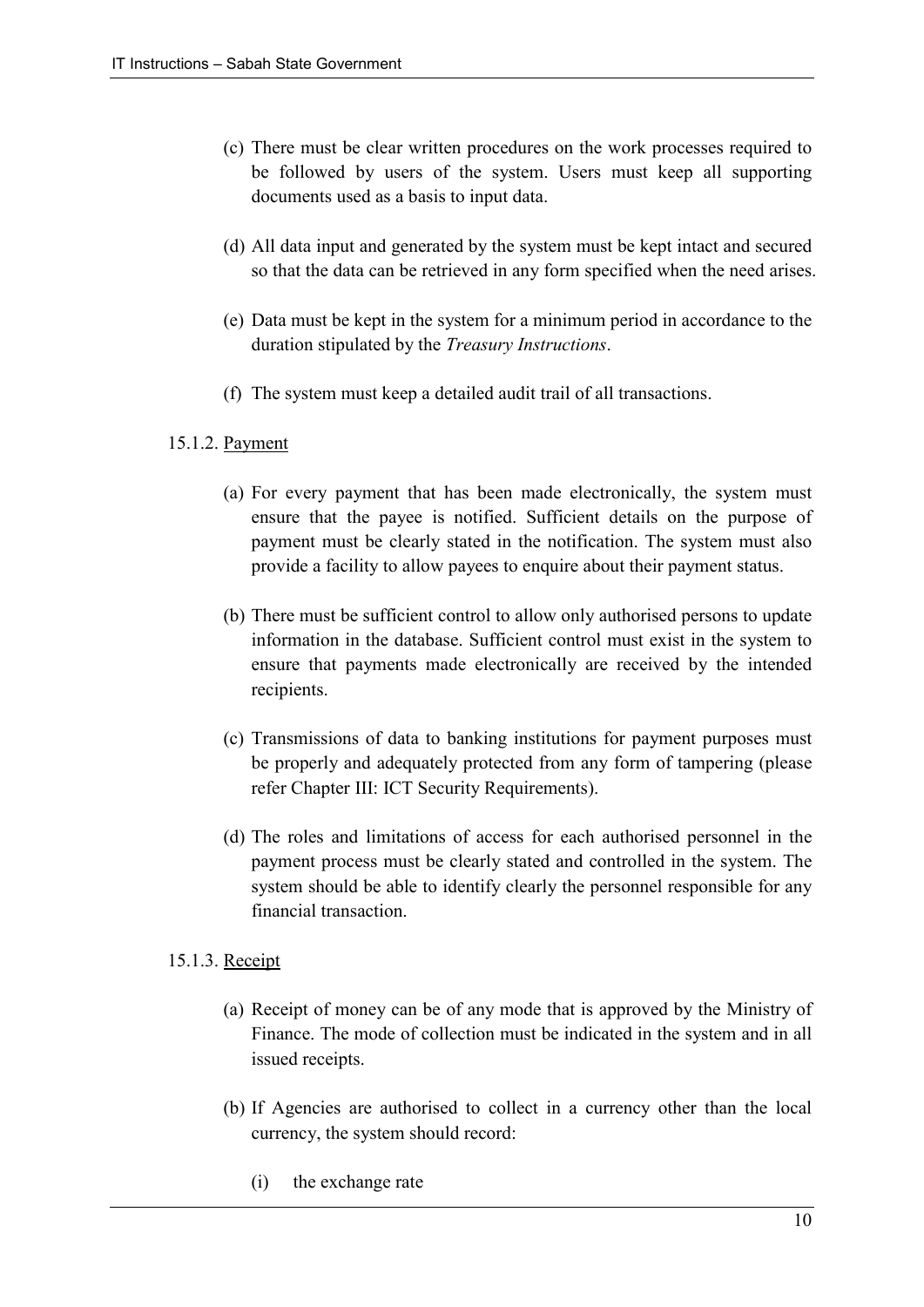- (ii) the date of the exchange rate; and
- (iii) the equivalent amount in local currency
- (c) The system must be able to identify or relate any receipt to the correct collection record.
- (d) Where any law requires any payment to be made, the requirement of such law is fulfilled if such payment is made by electronic channels (e.g., kiosks or virtual receipts such as SMS) and complies with any conditions imposed by the Government.
- (e) The system must ensure that information on the payment is made accessible as and when required by the public.
- (f) Where any law requires any issuance of receipts of payment, the requirement of such law is fulfilled by the issuance of receipt by electronic means if the receipt is accessible, legible and can be used for subsequent reference.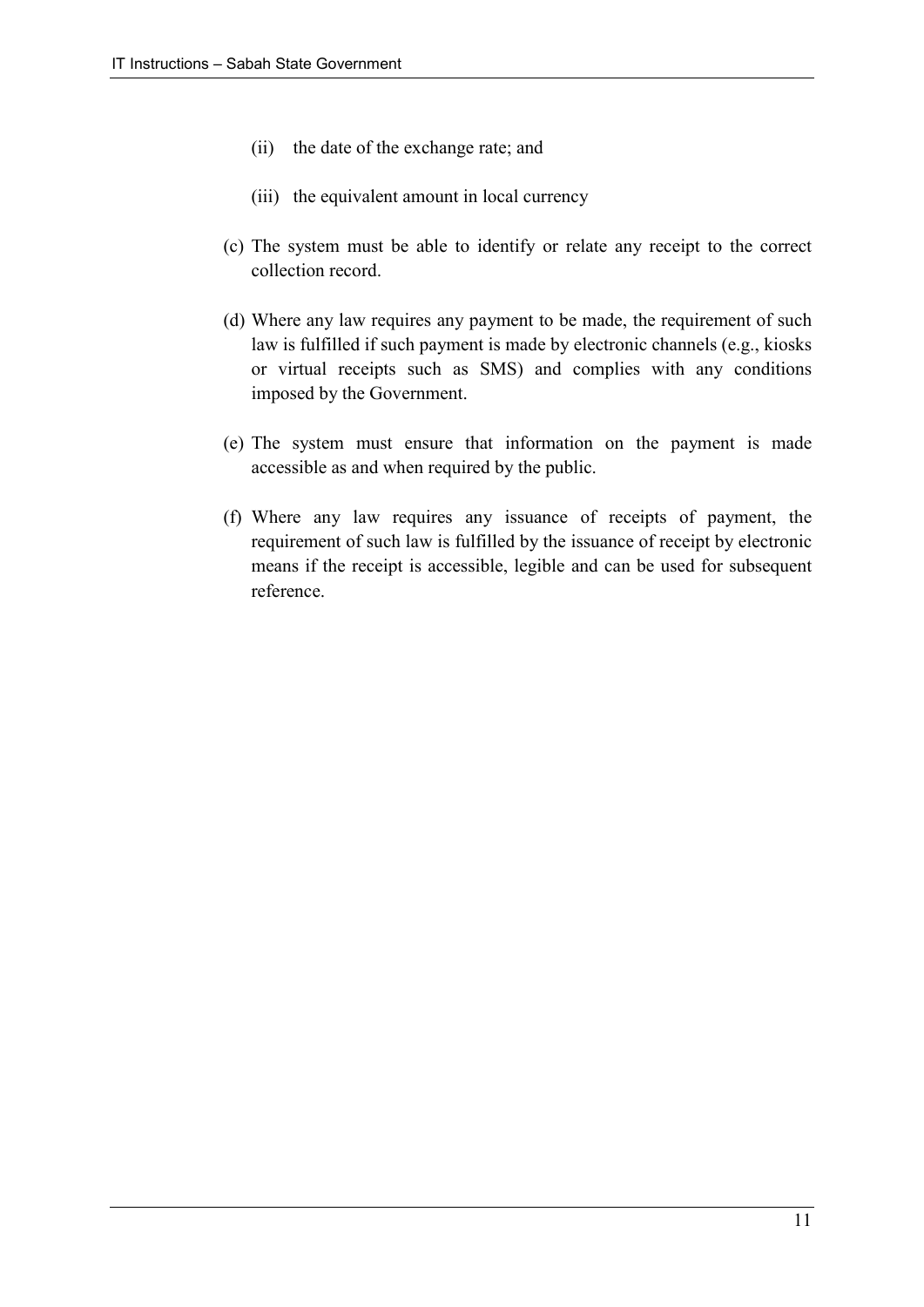# **CHAPTER IV: SECURITY REQUIREMENTS**

# **16. Overview**

- 16.1. Agencies ICT processing systems are not immune to ICT security threats. The main threats are unauthorised access, modification, disclosure and either deliberate or accidental destruction of information. These threats may originate from a wide range of sources, such as malicious codes, fraud, theft, espionage, sabotage and intrusion. The impact of these threats can be mitigated by establishing and monitoring a suitable set of controls, including policies, processes, procedures, organisational structures, software and hardware functions in conjunction with business management processes. Dependence on information system for public service delivery and the interconnection of public/private sector networks for information sharing services require Agencies to be constantly vigilant against threats, risks, vulnerabilities and exposures.
- 16.2. Agencies should protect ICT systems under its ownership or control against risks, threats, vulnerabilities or exposures by mitigating its effects cost effectively to ensure service delivery continuity and minimise service disruption.
- 16.3. Departmental Heads should be responsible to ensure adequate and appropriate security of ICT assets under their care and/or control as per *Pekeliling Am Bilangan 3 Tahun 2000 – Rangka Dasar Keselamatan Teknologi Maklumat dan Komunikasi Kerajaan* and *Dasar Keselamatan ICT Sektor Awam Negeri Sabah*.

# **17. Objective**

This chapter provides guidelines for minimum requirements on ICT security to protect the confidentiality, integrity, availability, authenticity and non-repudiation of ICT assets.

# **18. Scope**

- 18.1. The scope of this chapter covers Agencies ICT security planning and implementation with regards to the following areas:
	- 18.1.1. Characteristics of Information Security
	- 18.1.2. Risk Assessment and Treatment Plan; and
	- 18.1.3. ICT Security Domains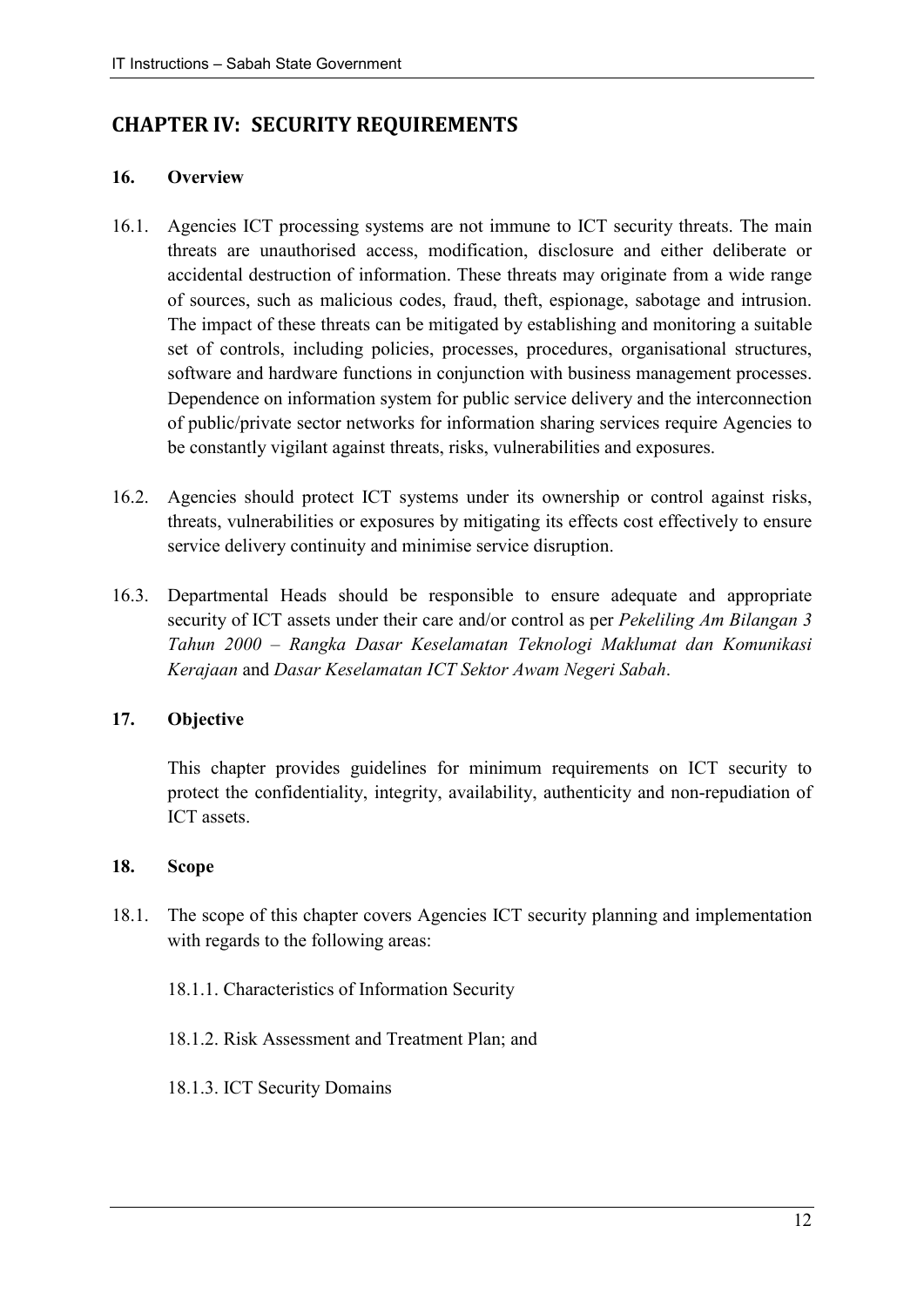# **19. Characteristics of Information Security**

- 19.1. Main characteristics of information security are as follows:
	- 19.1.1. Confidentiality
	- 19.1.2. Integrity
	- 19.1.3. Availability
	- 19.1.4. Authenticity; and
	- 19.1.5. Non-Repudiation
- 19.2. Details of each characteristics of information security are as follows:
	- 19.2.1. Confidentiality
		- (a) Confidentiality means preserving authorised restrictions on information access and disclosure. A loss of confidentiality is the unauthorised disclosure of information.
		- (b) All classified information should be encrypted during storage and transmission using recommended industry standard encryption algorithms that comply with the *Digital Signature Act 1997 (Act 562).*
		- (c) All private keys should be secured and kept confidential. A report is to be made immediately when private keys are lost or destroyed.
		- (d) All cryptographic keys should be stored in a secure and tamper proof Hardware Security Module (HSM).
		- (e) Agencies should secure transmissions end–to–end and to protect traffic from eavesdropping, connection hijacking, and other network-level attack by making use of Secure Sockets Layer (SSL), Secure Shell (SSH) and HSM protocols of current versions.
		- (f) All HSMs should comply with the minimum Federal Information Processing Standard (FIPS) 140-2 level three (3) or equivalent.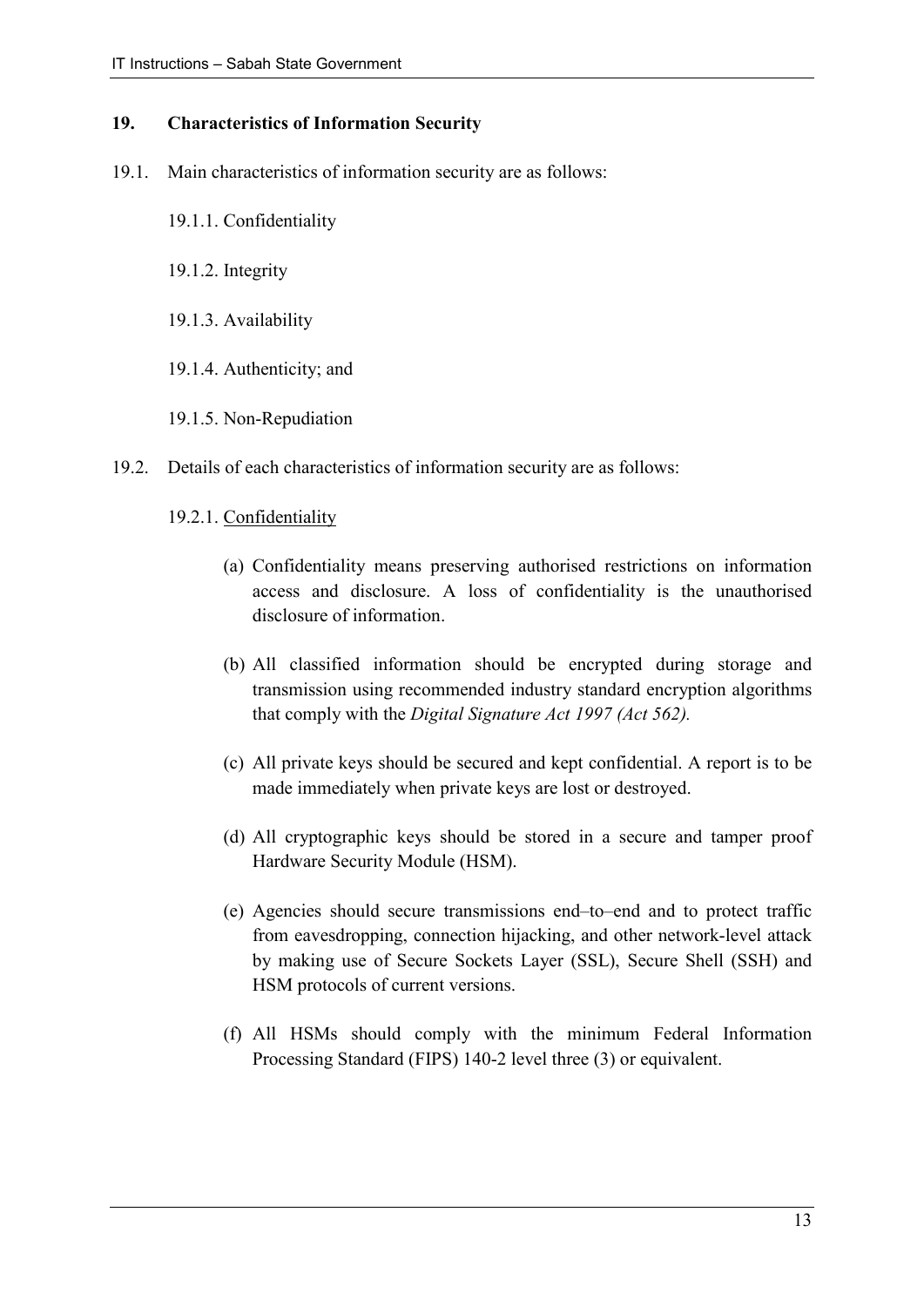# 19.2.2. Integrity

- (a) Integrity means the guard against improper information modification and destruction, errors and omissions. A loss of integrity is the unauthorised disclosure and/or modification of information.
- (b) Agencies should implement integrity checks such as hash total to prevent errors and omissions to preserve integrity.
- (c) Comprehensive built-in checks should be incorporated within the security sub-system to ensure integrity and completeness of all data sent to/received from external systems/applications.
- (d) Application systems and security infrastructure implemented should be protected against external and internal network attacks.

# 19.2.3. Availability

- (a) Availability means to ensure on demand access to data and resources to authorised individuals.
- (b) Protection mechanisms should be in place to protect against threats that could affect the availability of network systems and information.
- (c) Single point of failure should be avoided.
- (d) Backup measures should be taken and redundancy mechanisms in place when necessary. Backup devices must be made available to quickly replace critical systems when there is a disruption.
- (e) Skilled personnel should be made available to bring the system back online immediately.
- (f) Only necessary services and ports should be made available.
- (g) Intrusion Detection Systems (IDS) and/or Intrusion Prevention Systems (IPS) should be in place to monitor network traffic and host activities.

# 19.2.4. Authenticity

(a) Authenticity means the assurance that a particular subject (user, program or process) has been identified and verified with a set of credential against information that has been previously stored to ensure that the subject is the entity that it claims to be.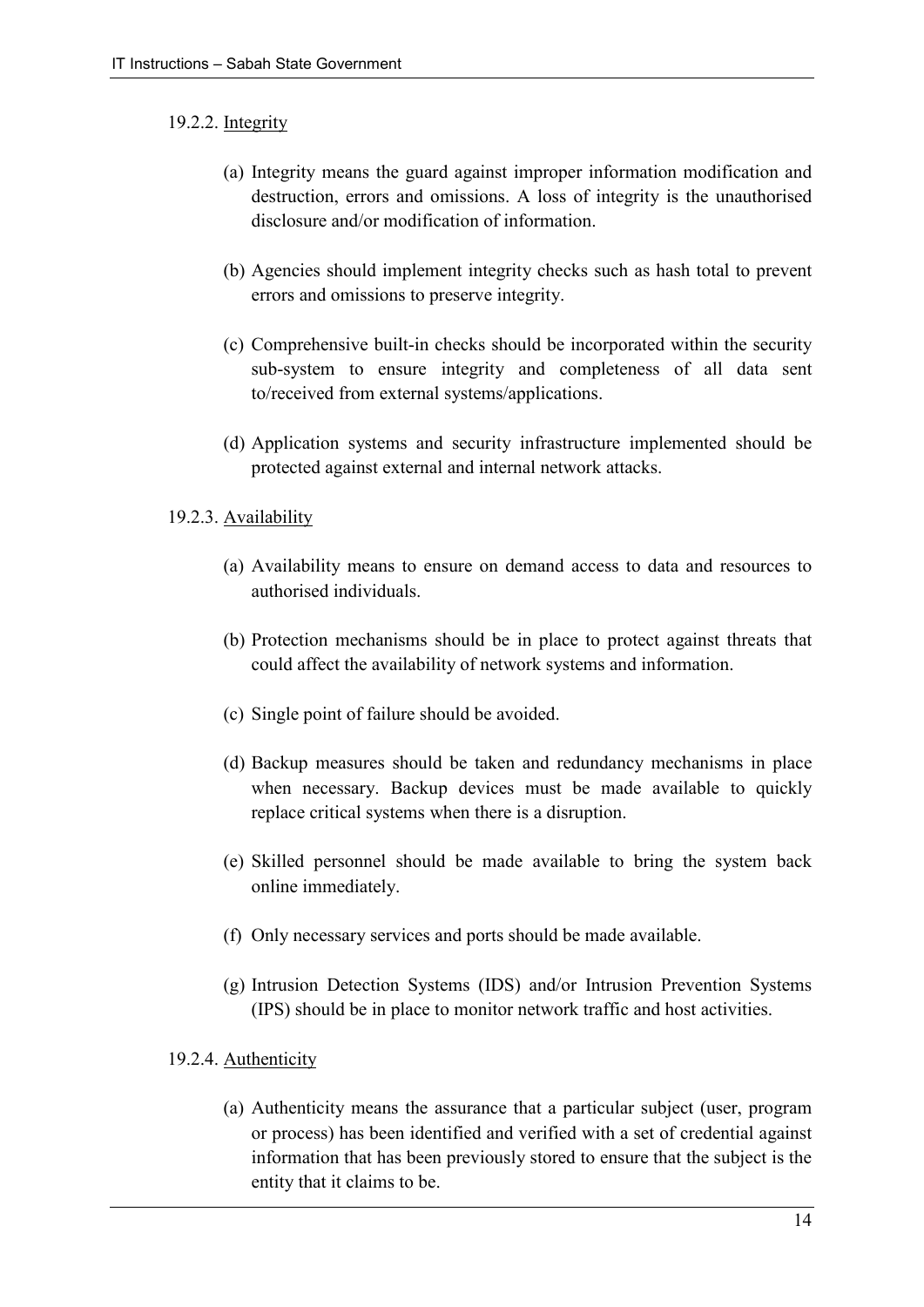- (b) For a subject to be able to access a resource, it has first to prove who it claims to be, has the required credentials, and has been given the authority to perform the requested actions.
- (c) All activities performed on Agencies ICT system resources should be recorded for the purpose of detection and accountability.
- (d) Agencies should properly evaluate the technique used for identification and authentication to determine the right mechanism to suit the environment.
- (e) Agencies should implement two-factor authentication.

# 19.2.5. Non-Repudiation

- (a) Non-repudiation means the provision for proof of the integrity and origin of data in such a way that the integrity and origin can be verified from successfully denying involvement in a previous action. Non-repudiation is achieved cryptographically by the use of a digital signature.
- (b) Digital signature should be used to achieve non-repudiation. Digital signature should comply with the requirements of the *Digital Signature Act 1997 (Act 562)*.

# **20. Risk Assessment and Treatment Plan**

- 20.1. Risk assessment will assist Agencies to identify risks, threats, vulnerabilities and exposures. Once risks, threats, vulnerabilities and exposures have been identified and decisions for the treatment made, appropriate controls should be selected and implemented to ensure mitigation to an acceptable level.
- 20.2. The standard methodology based on *Surat Pekeliling Am Bilangan 6 Tahun 2005 Garis Panduan Penilaian Risiko Keselamatan Maklumat Sektor Awam* should be employed to conduct risk assessment. Agencies are required to conduct The *Malaysian Public Sector Information Security High Level Risk Assessment (HiLRA)* and/or The *Malaysian Public Sector Information Security Risk Assessment Methodology (MyRAM)* in assessing their risks.
- 20.3. Risk assessment should be performed at least once a year or as and when there are changes in security requirements or changes in Agencies ICT environment.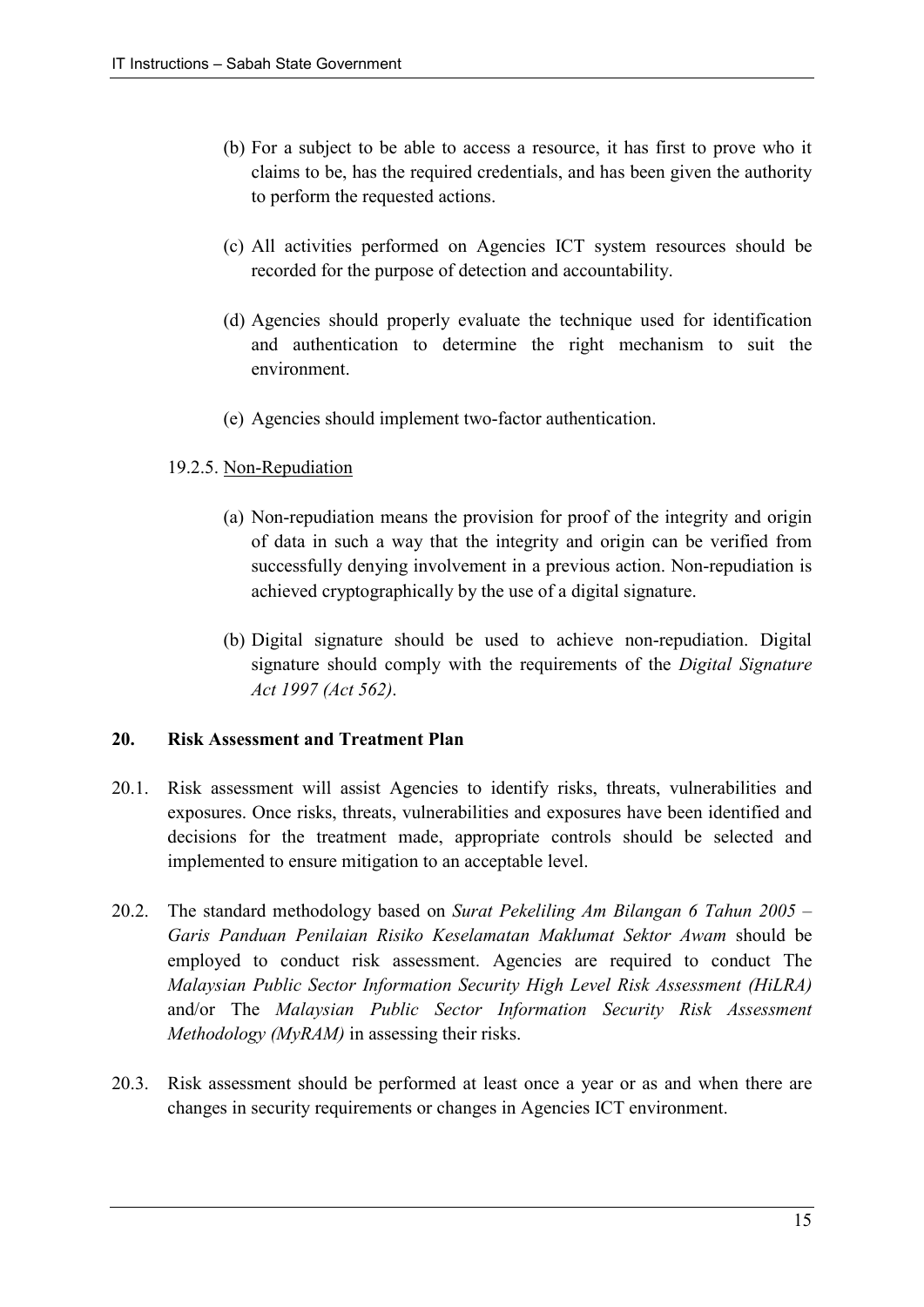# **21. ICT Security Domains**

21.1. There are eleven (11) ICT Security domains as follows:

# 21.1.1. ICT Security Policy

- (a) The ICT Security Policy is the most critical element of Agencies ICT security program. This policy identifies overall direction of Agencies ICT security and as a guide for the development of more specific rules to address specific situations.
- (b) Agencies should acknowledge its obligation to ensure appropriate security for all ICT assets under its ownership. This is implemented by having a written ICT Security Policy that serve to assist in identifying what needs to be protected and to inform Agencies personnel, activities that are allowed or disallowed. The policy should define common rules to be abided by Agencies personnel. The policy should address the need for a total enforcement of controls and measures to safeguard Agencies ICT assets.
- (c) Agencies should develop their ICT Security Policy based on their respective environment.
- (d) The ICT Security Policy should be approved by Agencies top management, published and communicated to all Agencies personnel and to any related external party if required, with care not to disclose sensitive information.
- (e) The ICT Security Policy should be relevant, disseminated across Agencies, made aware, enforced and monitored for compliance.
- (f) All ICT security-related management activities (e.g., user authentication, application privileges and ICT security policy management) should be administered by a single unified administration.
- (g) The ICT Security Policy should have an owner responsible to develop, evaluate and review and evaluate the policy.
- (h) The ICT Security Policy should be reviewed at planned intervals or when there is significant change to the organisation to ensure the policy remains sustainable, relevant and efficient.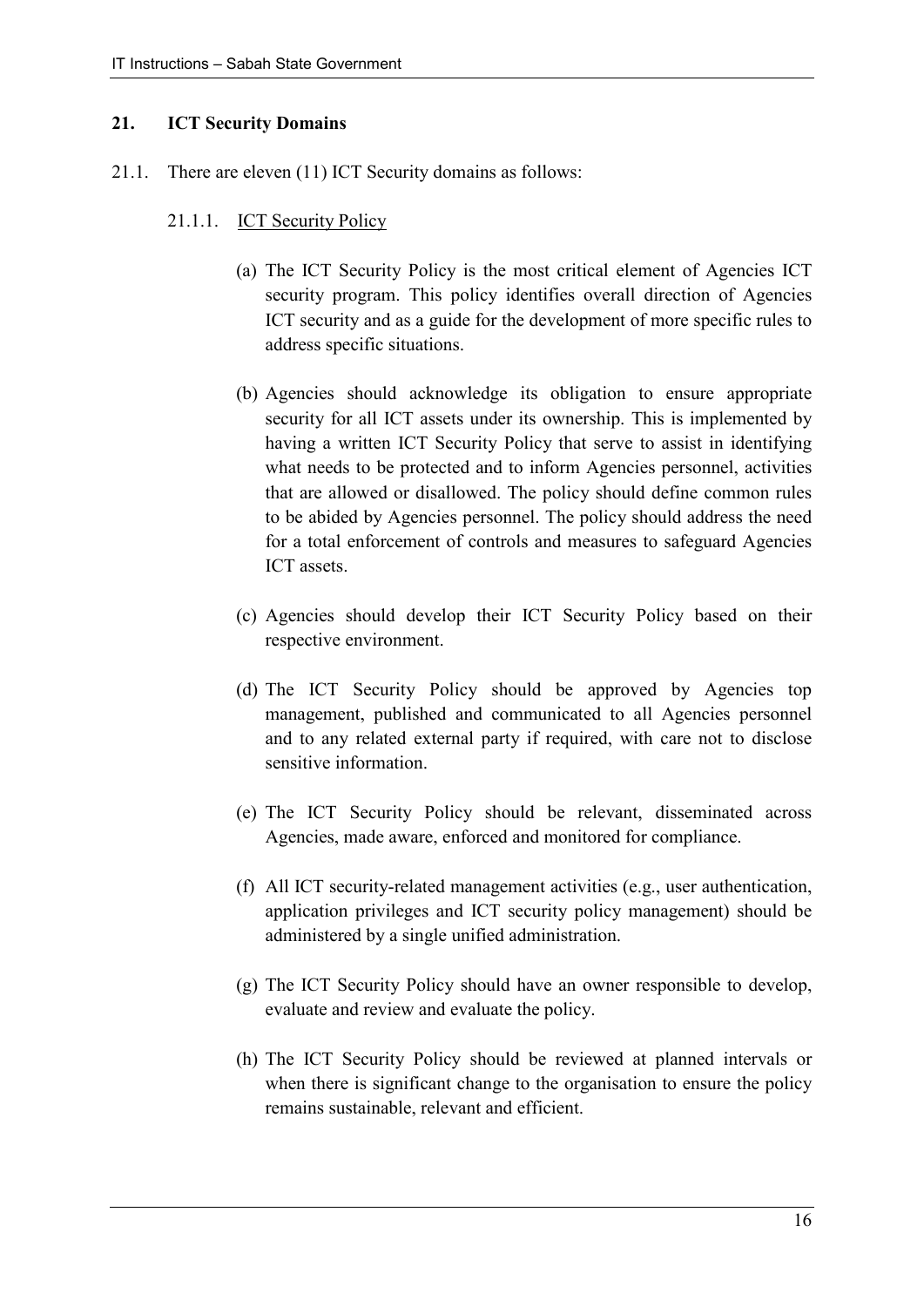(i) Policy reviewed should be recorded. The revised policy document should be approved by top management and again made known to the personnel.

# 21.1.2. ICT Security Management Structure

- (a) Agencies should recognise that the organisational structure for ICT security is vital to initiate and control the implementation of ICT security.
- (b) A management group should be in place to ensure support for ICT security initiatives.
- (c) A senior officer should be appointed as an ICT Security Officer (ICTSO) to manage the overall ICT security program.
- (d) The ICTSO should ensure security activities are executed in compliance with Agencies ICT Security Policy.

# 21.1.3. Asset Management

- (a) Public Sector ICT assets should be protected at all times against unauthorised access and disclosure.
- (b) ICT assets should be clearly identified and properly managed to maintain its confidentiality, integrity and availability. ICT assets include both tangible and intangible assets such as licence, patent, brand, trademark, copyright and business methodology as per *Section 3 Financial Procedure Act 1957 (revised 1972).*
- (c) All ICT assets should be accounted, have an inventory record and owner.
- (d) The ICT asset inventory should include all information necessary to recover from a disaster, including type of asset, format, location, backup information, license information and a business value.
- (e) Information classification should follow the *Arahan Keselamatan* and levels of protection required should be agreed upon and documented for every asset.
- (f) Agencies personnel, contractors and third party users accessing Agencies ICT assets should be made aware of the limits of their use and be made accountable for the assets they use.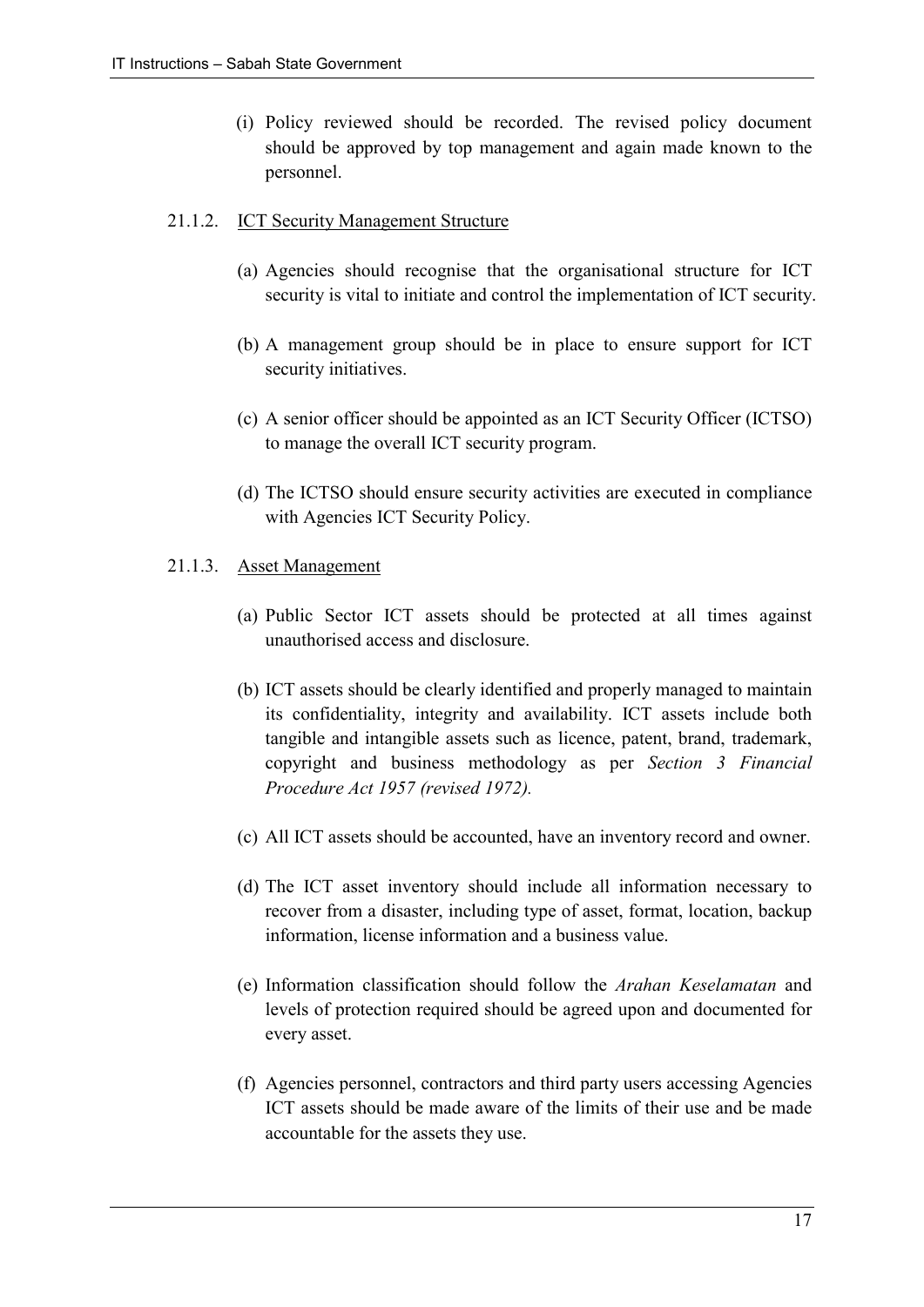# 21.1.4. Human Resource Security

- (a) For any Agencies, the personnel are its most important asset. Through proper planning of acculturation, personnel can contribute a great deal to achieving the mission and vision of the Agencies. Personnel play a crucial role in supporting Agencies ICT security programmes. Equipped with proper training, most personnel can be depended upon to identify anomalies and deviations from good security practices, which can then be the basis for remedial actions.
- (b) Agencies should inculcate the users that ICT resources they are privy to, belong to the Government including data, stated information or information that is derived. The Government being the owner, reserves the right to monitor activities of users accessing its ICT resources to detect misuse or usage of ICT resources other than the purpose for which they were intended for.
- (c) All users are accountable for their actions when accessing Public Sector ICT assets. This accountability has to be made clear to all users.
- (d) All ICT information system should have the capability to record and detect user actions.
- (e) Agencies personnel, contractors and third party users should be adequately screened in accordance to the relevant laws, regulations, ethics and proportional to the classification of the information to be accessed and the related risks involved.
- (f) Agencies personnel, contractors and third party users should be made aware of their security roles and responsibilities as defined in the Agencies ICT Security Policy.
- (g) Agencies personnel and if required, contractors and third party users should be given training, awareness programme and regular updates with regard to Agencies policies and procedures related to their job function.
- (h) Agencies should manage exit, termination, change of roles and responsibilities of their personnel, contractors and third party users to ensure that all Agencies equipment, software and documents are returned and access rights revoked.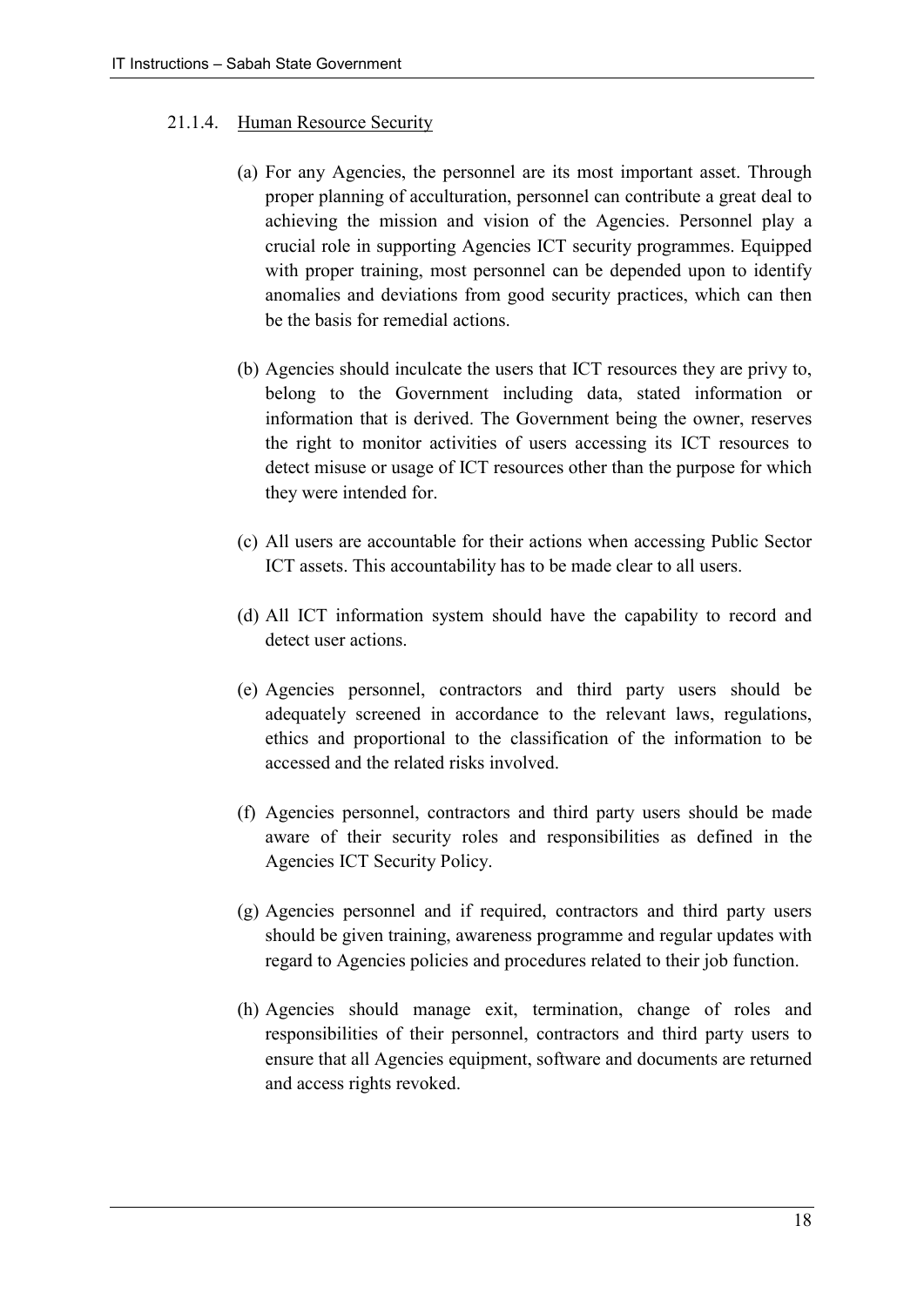# 21.1.5. Physical and Environmental Security

- (a) This paragraph should be read together with *Arahan Keselamatan* issued by the Office of the Chief Government Security Office.
- (b) To prevent unauthorised access, damage and interference, physical protection should commensurate with the identified risk and be based on the principle of defence-in-depth.
- (c) Critical or sensitive ICT facilities should be housed in a secure area, away from public view, protected by defined security perimeters, with appropriate security barriers and entry controls. They should be physically protected from unauthorised access, damage and interference.
- (d) Secure areas should be protected by appropriate entry controls to ensure only authorised personnel are allowed access.
- (e) Limit physical access to personnel and/or maintenance crew who are necessary for the operation of the ICT system.
- (f) Access points such as delivery and loading areas and other points where unauthorised persons may enter the premise, should be controlled and if possible, isolated from ICT processing facilities to avoid unauthorised access.
- (g) Physical protection should be in place to protect against damage from fire, flood, pests, explosion, civil unrest and other forms of natural or man-made disaster.
- (h) Proposals related to buildings, acquisition, lease, renovation, purchase of Government and private buildings for housing ICT processing facilities should be referred to the Chief Government Security Officer (CGSO).
- (i) Agencies supporting utilities equipment should be protected against power failures and other disruptions.
- (j) Agencies should consider multiple power feeds to avoid a single point of failure.
- (k) Agencies should ensure that power and telecommunications cabling carrying data or supporting information services are protected from interception or damage.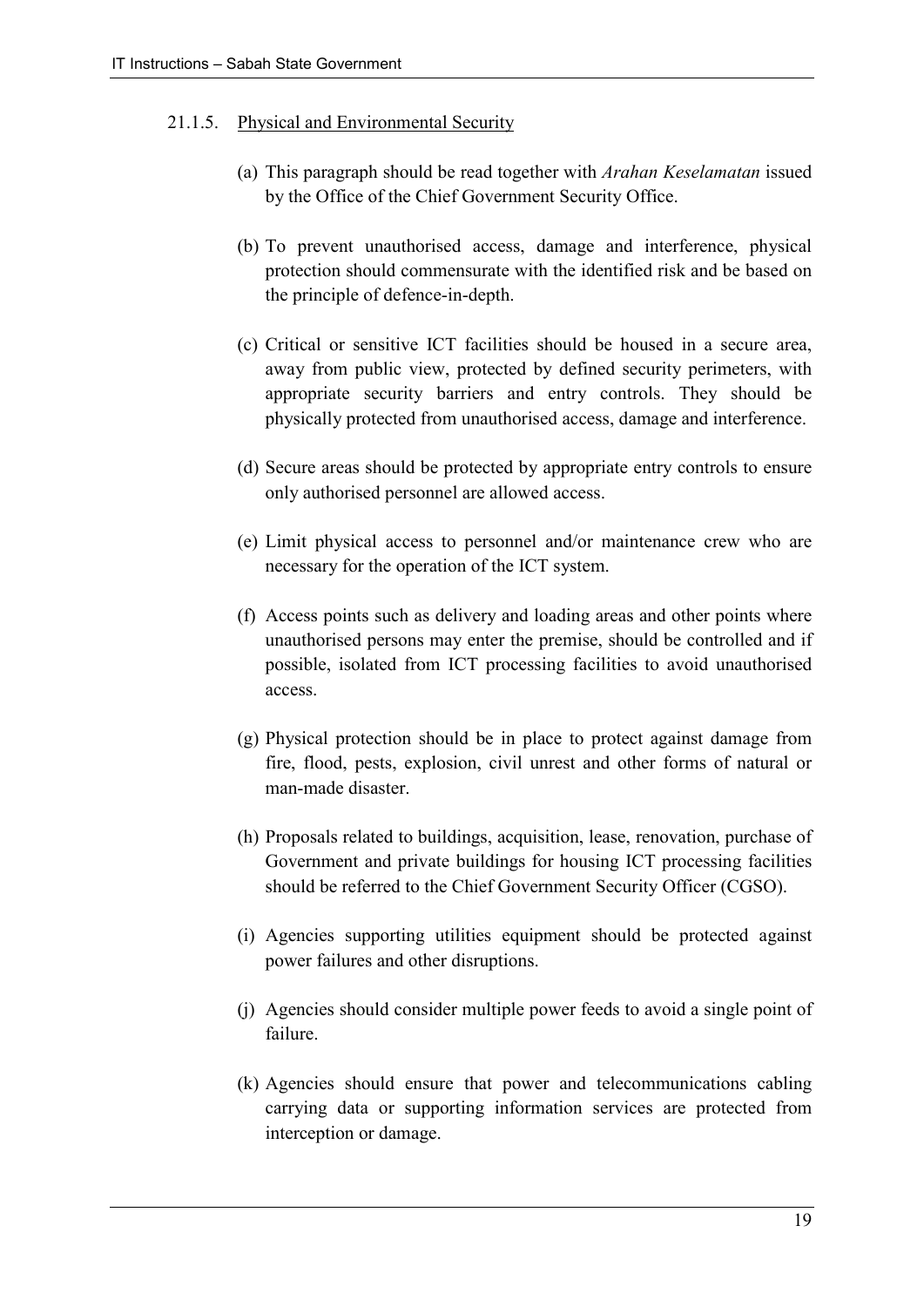- (l) Agencies should properly maintain all equipment to ensure continued availability and integrity.
- (m)Agencies should obtain prior authorisation for all equipment, information or software before taken off-site.
- (n) All equipment containing storage media should be checked to ensure that all sensitive data or licensed software has been transferred and/or securely deleted prior to disposal of the equipment.
- 21.1.6. Communications and Operations Management
	- (a) The management of communications and operations is vital to ensure secure and correct operation of ICT facilities. Agencies should establish communications and operations management by developing appropriate operating procedures to prevent unauthorised disclosure, modification, removal or destruction of assets and interruption to business activities.
	- (b) Agencies should ensure operating procedures are documented, maintained and made available to all users.
	- (c) Agencies should implement segregation of duties and assignment of minimum access rights to users to reduce the risk of negligent or deliberate misuse of systems.
	- (d) Agencies should control any changes to ICT facilities and systems.
	- (e) Agencies should separate the development, test and operational facilities to reduce the risks of unauthorised access or changes to the operational system.
	- (f) Agencies should be aware that ultimately they are responsible for information processed by an outsourced party. Services, reports and records provided by an outsourced party should be regularly monitored, reviewed and audited. Appropriate action should be taken when deficiencies in the service delivery are observed.
	- (g) Agencies should monitor, tune and project future capacity requirements for the use of resources to ensure the required system performance.
	- (h) Agencies should ensure that criteria and requirements for new system acceptance are clearly defined, agreed, documented and tested prior to acceptance. New information systems, upgrades and new versions should be tested and obtain formal acceptance before migrating into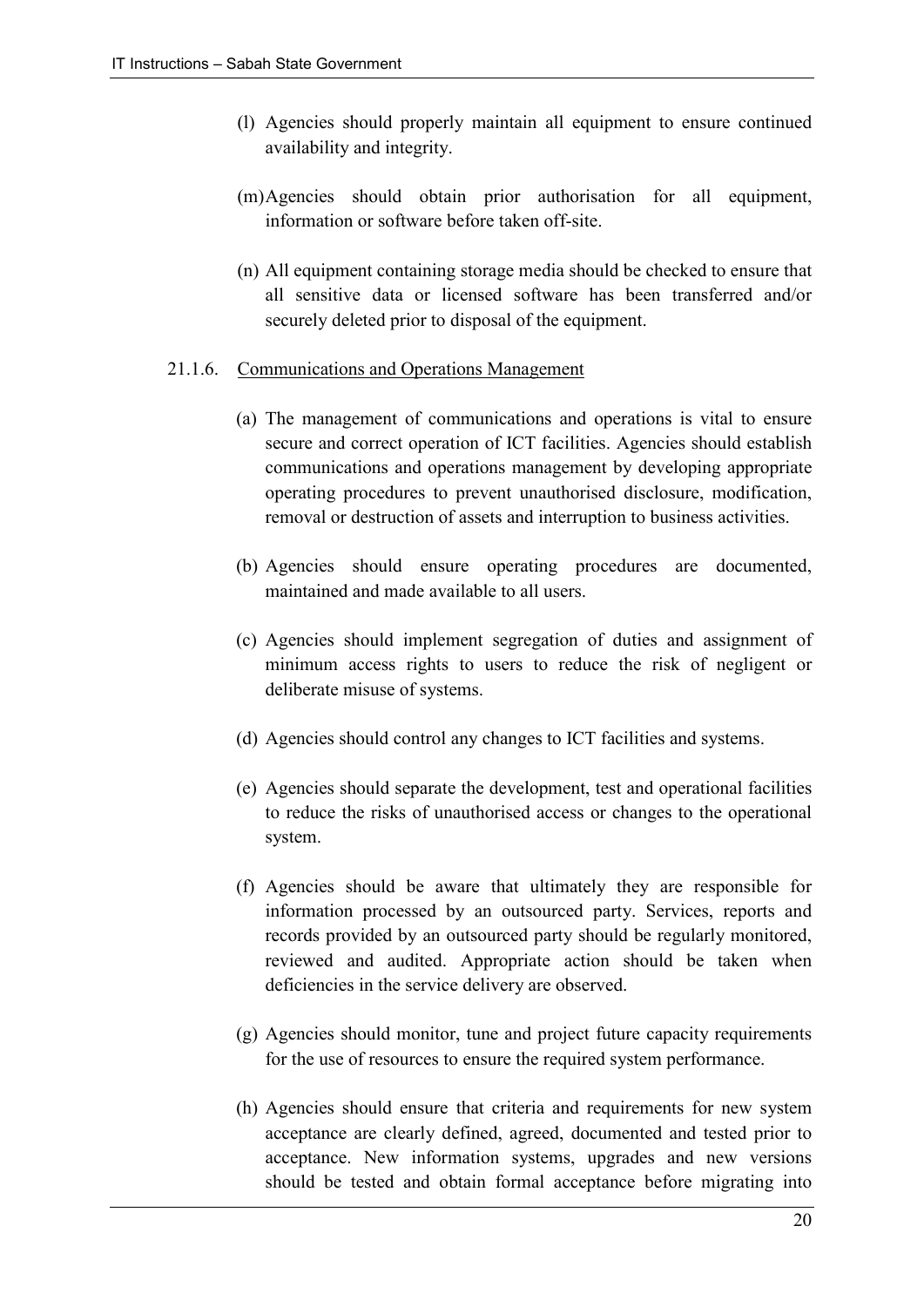production. For major developments, users and operations personnel should be consulted at all stages of the development process to ensure operational efficiency of the proposed system design.

- (i) Agencies should implement detection, prevention, recovery controls and user awareness programmes to protect ICT processing facilities and systems against malicious code. Usage of two (2) or more software products protecting against malicious code from different vendors can help improve the effectiveness of malicious code protection.
- (j) Backup
	- (i) Backup is required to maintain the integrity and availability of information and ICT processing facilities. Standard Operating Procedures (SOP) should be established to provide guidance for doing backup and restore. This would involve all important files, data, application programs and documentation.
	- (ii) Backup files should be properly and clearly labelled to prevent accidental overwrite.
	- (iii) Access control to backup files should be restricted to authorised personnel with proper auditing record.
	- (iv) Backup should be performed on a daily, weekly, monthly and yearly basis. The frequency of backup depends on the criticality of the information.
	- (v) Agencies should have at least three (3) backup copies. Backup media should be securely stored and kept off-site. Access to the secured storage location should be strictly controlled against unauthorised access.
	- (vi) Agencies should test backup/restore procedures and backup media at least once a year.
	- (vii) Agencies should keep at least three (3) generations of backup.
- (k) Audit Trails, Alerts and Reports
	- (i) Audit trail should be provided when:
		- a. critical information is accessed such as privileged information, changes to user profile and access to log files;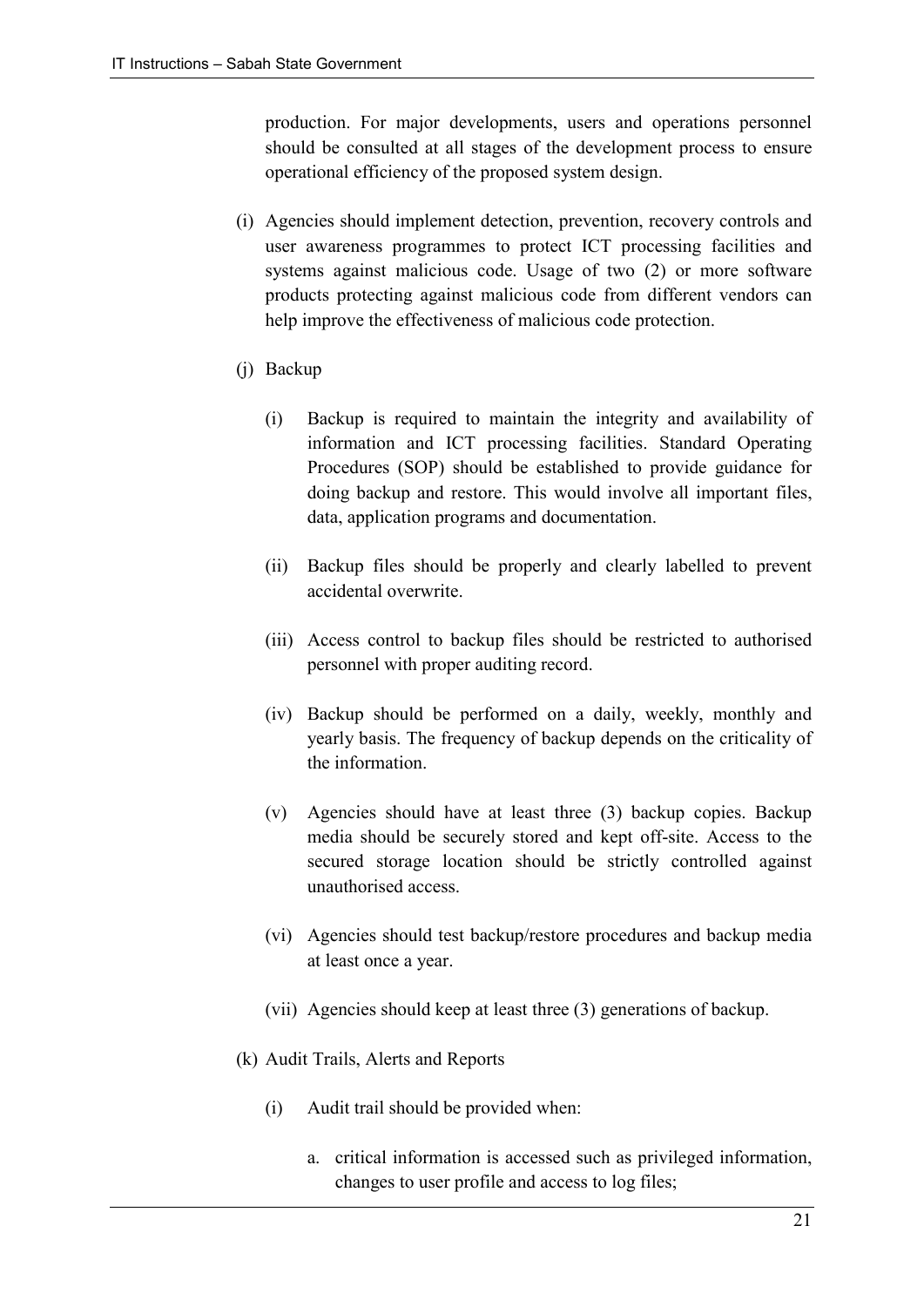- b. network services are accessed such as data packet verification, network applications, wireless Internet Protocol (IP); and
- c. special privileges or authorities are used such as security administration instructions, emergency user identifications, supervisory functions and overrides of normal processing flow.
- (ii) Audit trails of all events and critical activities should be centrally logged and integrity protected from accidental or intentional changes.
- (iii) The audit logs should contain sufficient information details (e.g., user identity, specific transaction or program executed, functions, resources and information used or changed, date/time of access, details of changes, status of the request).
- (iv) Comprehensive audit reports of user and security administration activities should be provided.
- (v) Audit trails should be kept for a period as recommended by the *State Archives Enactment 1980* and *Sabah State Records and Archives Enactment 2007*.

# 21.1.7. Access Control

- (a) Access to information, processes and ICT processing facilities should be controlled on the basis of roles and security requirements. Access control rules should take into account of policies for authorisation and information dissemination.
- (b) All access to ICT assets should be defined and documented through a user registration procedure and controlled based on:
	- (i) need to know principle
	- (ii) roles
	- (iii) minimum access rights; and
	- (iv) separation of duties
- (c) All privileges and access rights should be reviewed periodically. Privileged access should be restricted and monitored daily by the ICTSO.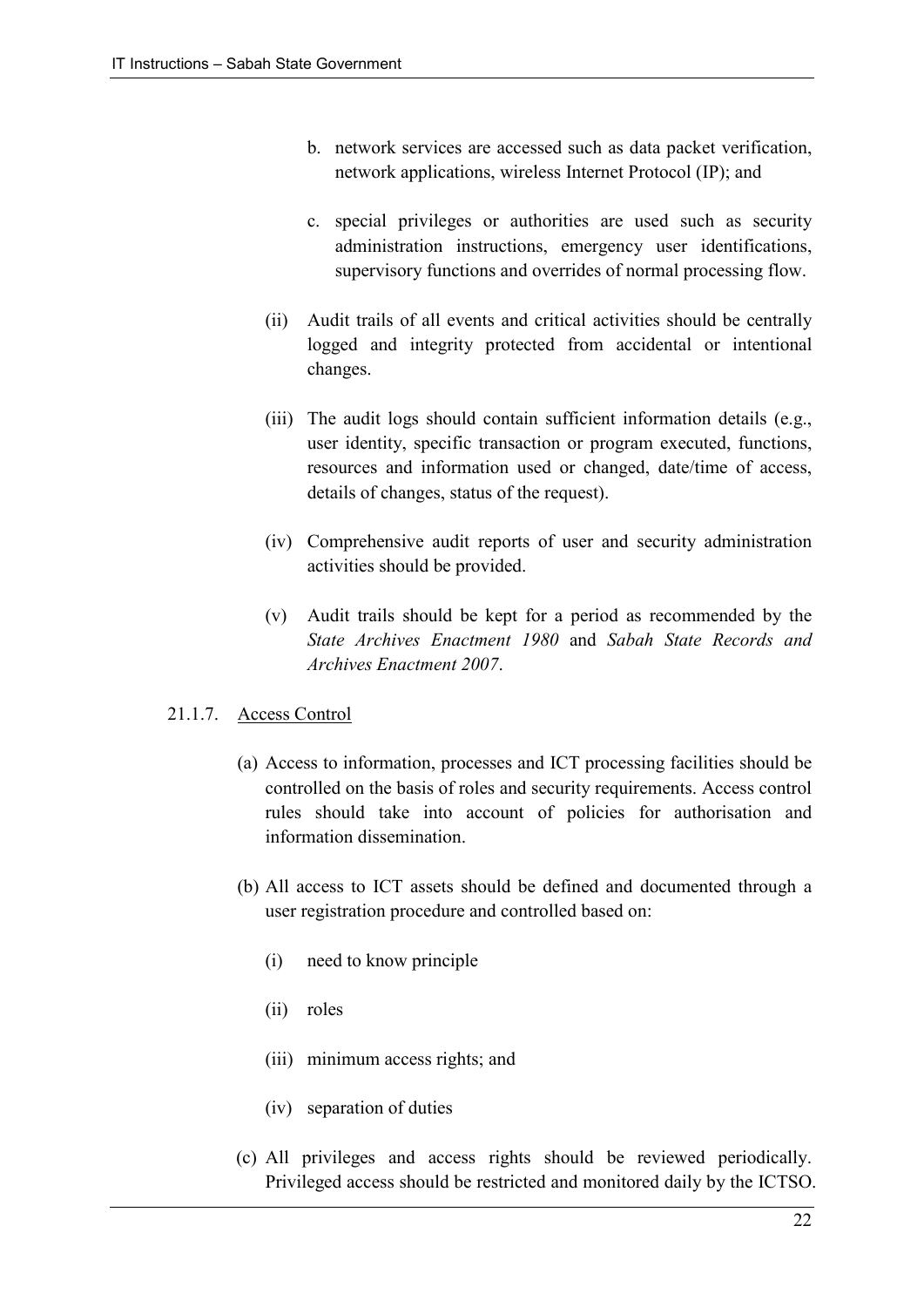- (d) Access activities should be monitored daily to detect unusual activity such as repeated invalid access attempts that may threaten the integrity, confidentiality or availability of the system.
- (e) Every user should be identified by a unique user identification associated only with that user and should be authenticated prior to gaining access to the information resource.
- (f) The application security should support the following authentication methods:
	- (i) normal identification and passwords; and/or
	- (ii) certificate-based Public Key Infrastructure (PKI) authentication
- (g) Identifications, passwords and authentication information should be kept confidential.
- (h) Application security should have the following features:
	- (i) Automatic logoff after a configurable period of inactivity
	- (ii) Automatic re-authentication of active users after a pre-defined period
	- (iii) Force logoff of users and revoke immediately all privileges of users who have been re-assigned, transferred or terminated
	- (iv) Disallow concurrent login sessions for each user ID
	- (v) Uniquely create user ID within the system
	- (vi) Disable user and security administration accounts after a maximum number of three (3) failed login attempts
	- (vii) Suspend user privileges after 30 days (configurable) of non-use and deleted after 30 days (configurable) of suspension
	- (viii) Passwords should not be displayed on input, reports or other media and should not be hard-coded
	- (ix) Enforce password change on initial login or login after password resets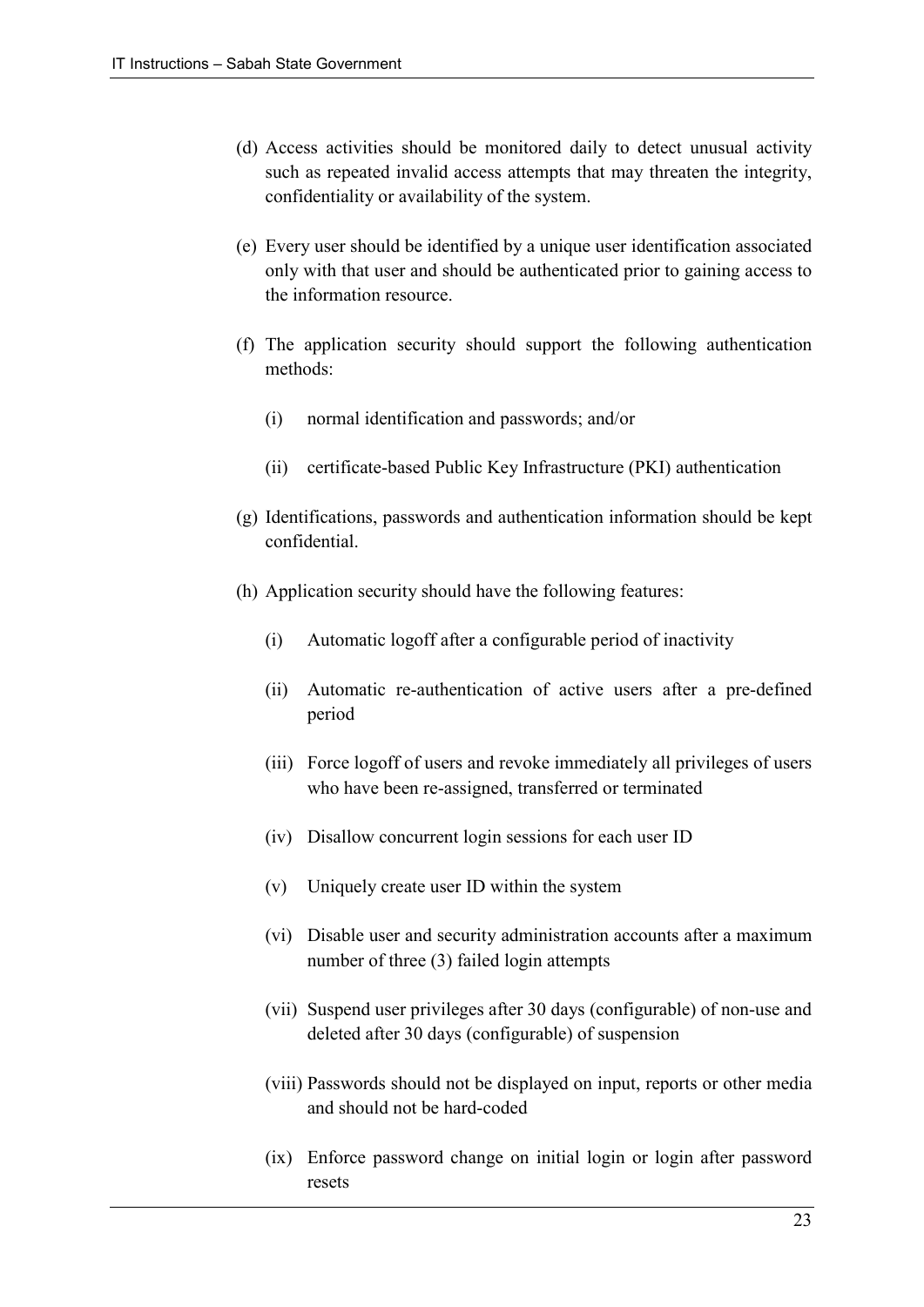- (x) Enforce a change of password after 90 days or after a reasonable duration subject to policy review
- (xi) Enforce minimum password length of 8 characters with a combination of alphabets, numbers and special characters
- (xii) Prevent the re-use of a minimum of four (4) recently used passwords
- (xiii) Passwords must be different from the user IDs
- (xiv) Set time limit for authentication to two (2) minutes (configurable) upon which, the session is terminated; and
- (xv) Display the date and time of the user's last successful and unsuccessful login
- (i) ICTSO should be able to dynamically select authentication method for each application without the need to refer to the application source code.
- (j) No automatic right of access will be granted to individuals regardless of their security vetting. In all instances of information exposure, the need to know principle must prevail.
- (k) A clear desk or clear screen policy should be applied to all information storage media and ICT processing facilities.
- (l) Agencies should consider:
	- (i) restricting access to Agencies operating system to authorised users only
	- (ii) using a secure login procedure; and
	- (iii) applying connection time controls for sensitive computer applications especially from high risk locations
- (m)Agencies should restrict logical access to application software and information to authorised users. A dedicated computing environment should be provided for sensitive systems.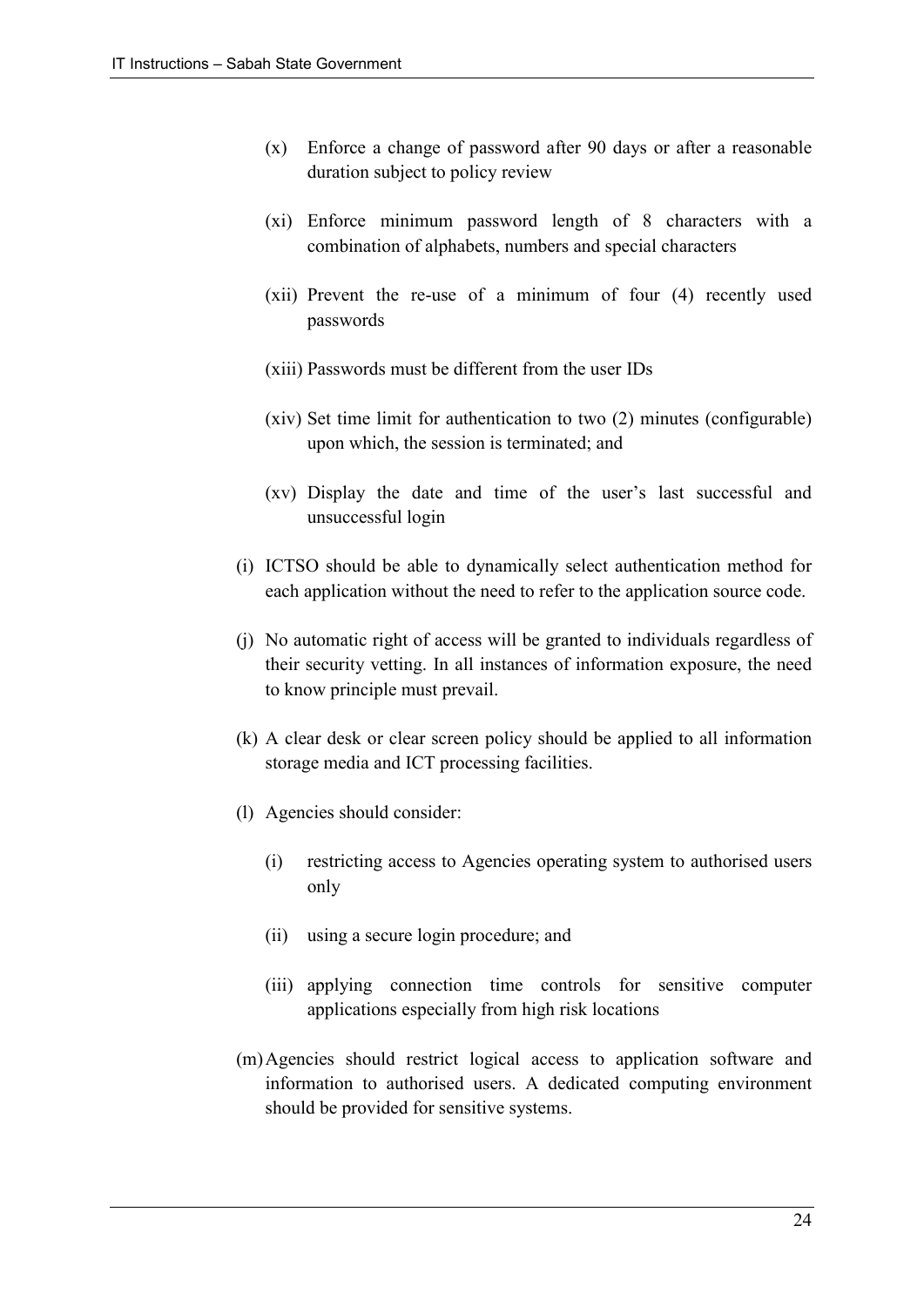# 21.1.8. ICT Systems Acquisition, Development and Maintenance

- (a) ICT system comprises hardware, network infrastructure, software including operating systems, user applications and off-the-shelf products and services. Security requirements should be identified, agreed and documented during the project requirements phase prior to the development and implementation of ICT System.
- (b) Data input to applications should be validated to ensure that data is correct and appropriate.
- (c) Applications should be incorporated with validation checks to detect any corruption of information resulting from processing errors or deliberate acts.
- (d) Output derived from application system should be validated to ensure that the information is correct.
- (e) A procedure to control the installation of software on operational systems should be in place.
- (f) The implementation of changes should be controlled by the use of formal change control procedures.
- (g) Test data should be selected carefully, protected and controlled.
- (h) Agencies should practice testing of new software including patches, service packs and other updates, in an environment separated from the development and operational environments. Automatic updates on systems should be avoided.
- (i) Critical applications should be reviewed and tested whenever there are changes to the operating system, to ensure that no adverse impact on operations or security. A specific group or individual should be given the responsibility to monitor product releases of patches and fixes.
- (j) Access to program source code should be restricted to authorised users to prevent the introduction of unauthorised application functionality and to avoid unintentional changes.
- (k) Agencies should supervise and monitor outsourced software development.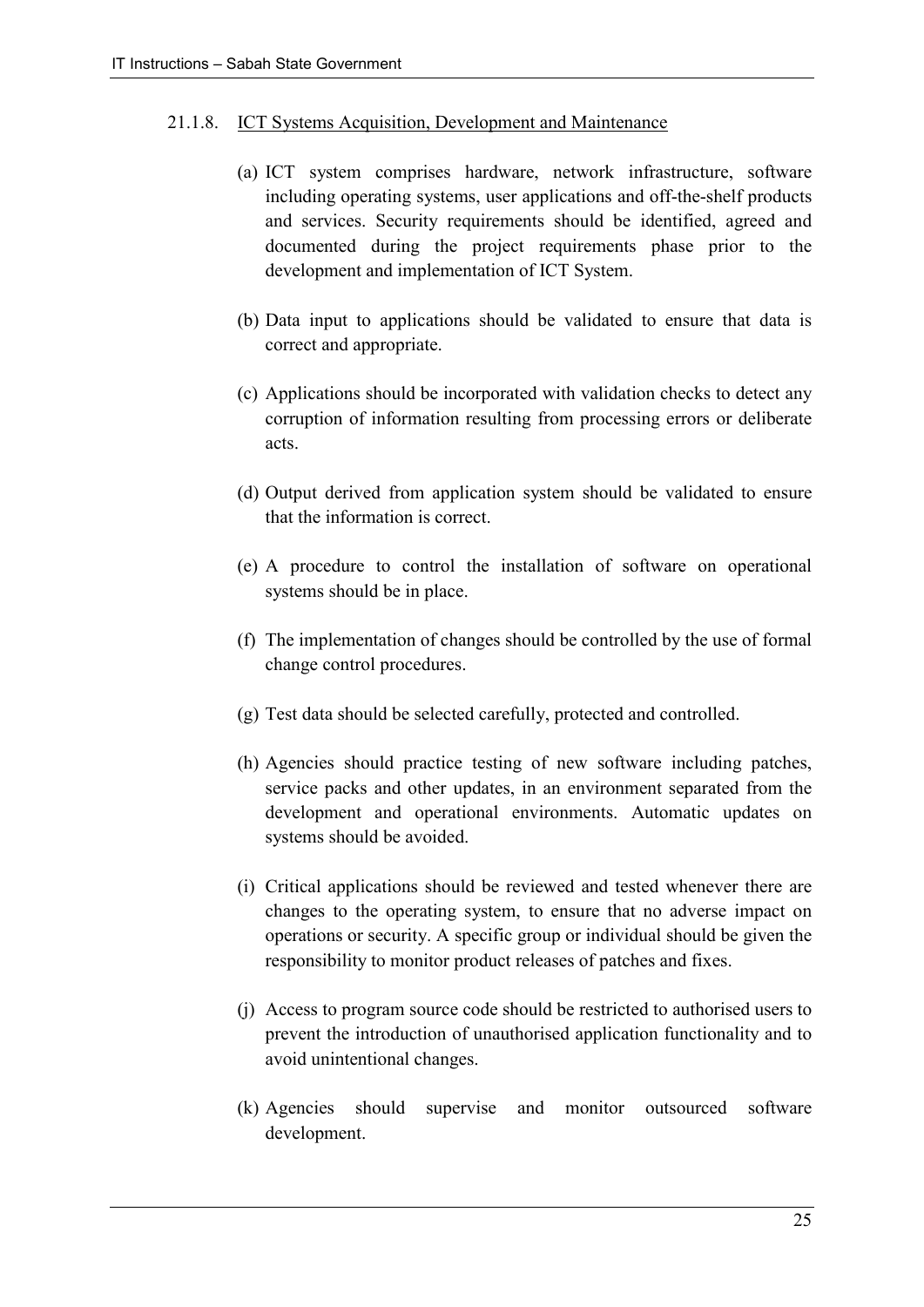# 21.1.9. ICT Security Incident Management

- (a) Agencies should ensure ICT security incidents and vulnerabilities associated with ICT systems are communicated in a timely manner for corrective action through the formal reporting procedure for ICT security incident based on:
	- (i) *Pekeliling Am Bilangan 1 Tahun 2001 Mekanisme Pelaporan Insiden Keselamatan Teknologi Maklumat dan Komunikasi*; and
	- *(ii) Surat Pekeliling Am Bilangan 4 Tahun 2006 Pengurusan Pengendalian Insiden Keselamatan Teknologi Maklumat dan Komunikasi Sektor Awam*
- (b) All personnel, contractors and third party users should be made aware of the procedures for reporting of incidents and vulnerabilities.
- (c) All personnel, contractors and third party users are required to note and report any observed or suspected ICT security weaknesses and to report immediately to the ICTSO.
- (d) The following incident should be reported immediately to the ICTSO and Agencies CERT/sgCERT/GCERT MAMPU:
	- (i) Information loss or unauthorised information disclosure
	- (ii) Suspected information loss or suspected unauthorised disclosure
	- (iii) Unauthorised or suspected unauthorised usage of ICT system
	- (iv) Loss or suspected loss, stolen, unauthorised disclosure of access control mechanisms or passwords
	- (v) Unusual systems behaviour such as missing files, frequent crashes and misrouted messages; and
	- (vi) Attempted ICT system break-ins and untoward security incidents
- (e) Evidence should be collected, retained, and presented to the relevant authorities for follow-up disciplinary and/or legal action.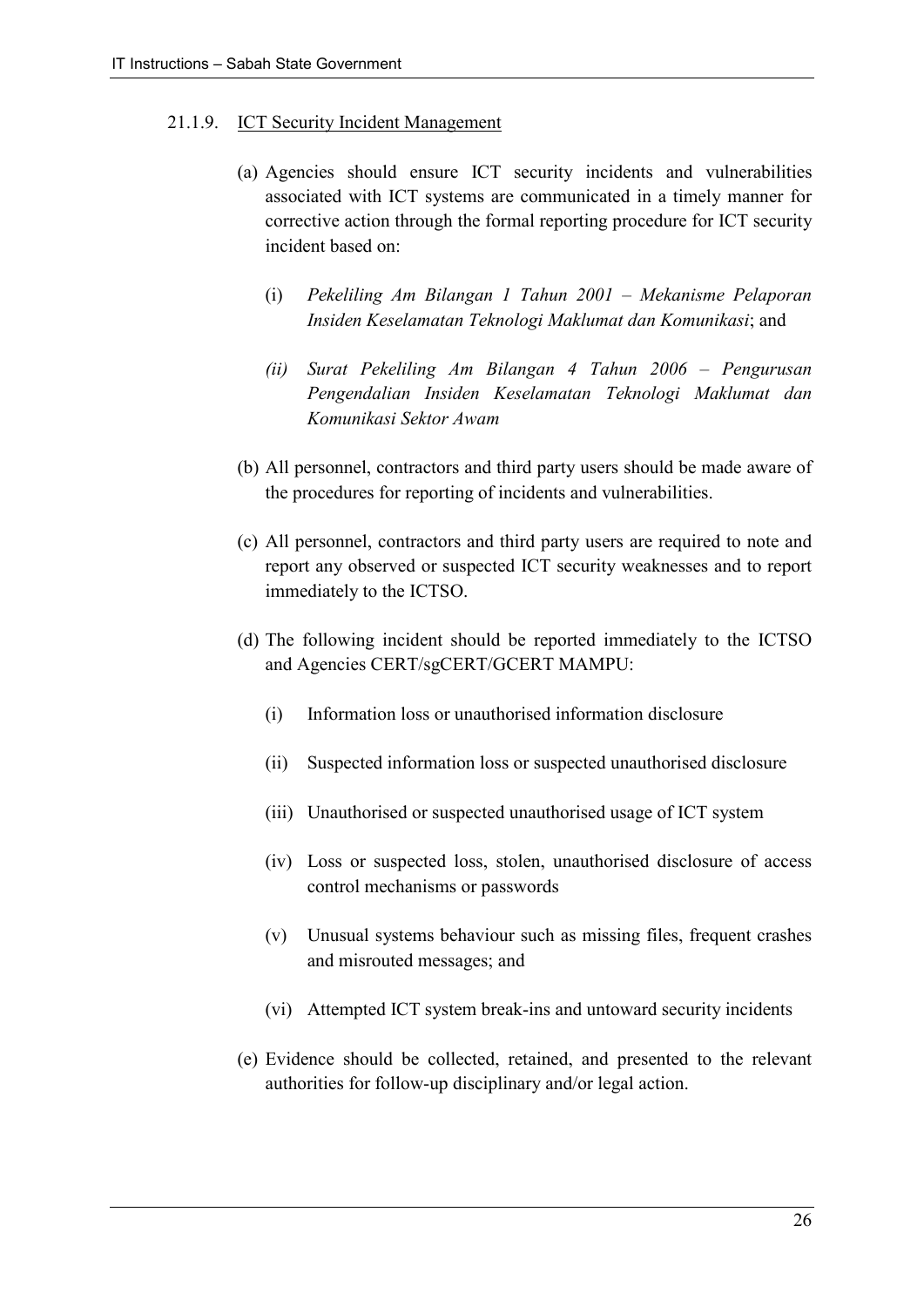# 21.1.10. Business Continuity Management

- (a) The objective of Business Continuity Management (BCM) is to ensure continuous functioning of critical business functions and ICT facilities are restored as soon as possible after a disruption.
- (b) Events that can cause interruptions to business processes should be identified, along with the probability and impact of such interruptions and their consequences on ICT security.
- (c) Agencies top management should be fully involved in the business continuity risk assessment activities.
- (d) Based on the results of the risk assessment, BCM strategy should be developed to determine the overall approach to business continuity.
- (e) Agencies top management should approve the BCM strategy created.
- (f) The BCM plan to be developed should include at least the following:
	- (i) A list of core activities which are considered critical with priority rankings;
	- (ii) A list of personnel both internal and from the vendor together with their contact numbers (facsimile, telephone and e-mail). There should also be a second list to replace personnel who may be unable to attend to the incident;
	- (iii) A detailed list of information that requires backup and the exact location of storage with instructions on the restoration of information and related facilities;
	- (iv) Alternative processing resources and locations to replace crippled resources; and
	- (v) Agreements with service providers for priority resumption of services where possible.
- (g) Copies of the BCM plan should be stored in a remote location to escape damage from a disaster at the main site.
- (h) The BCM plan should be tested at least once a year or whenever there is a change in the business environment or functions to ensure that it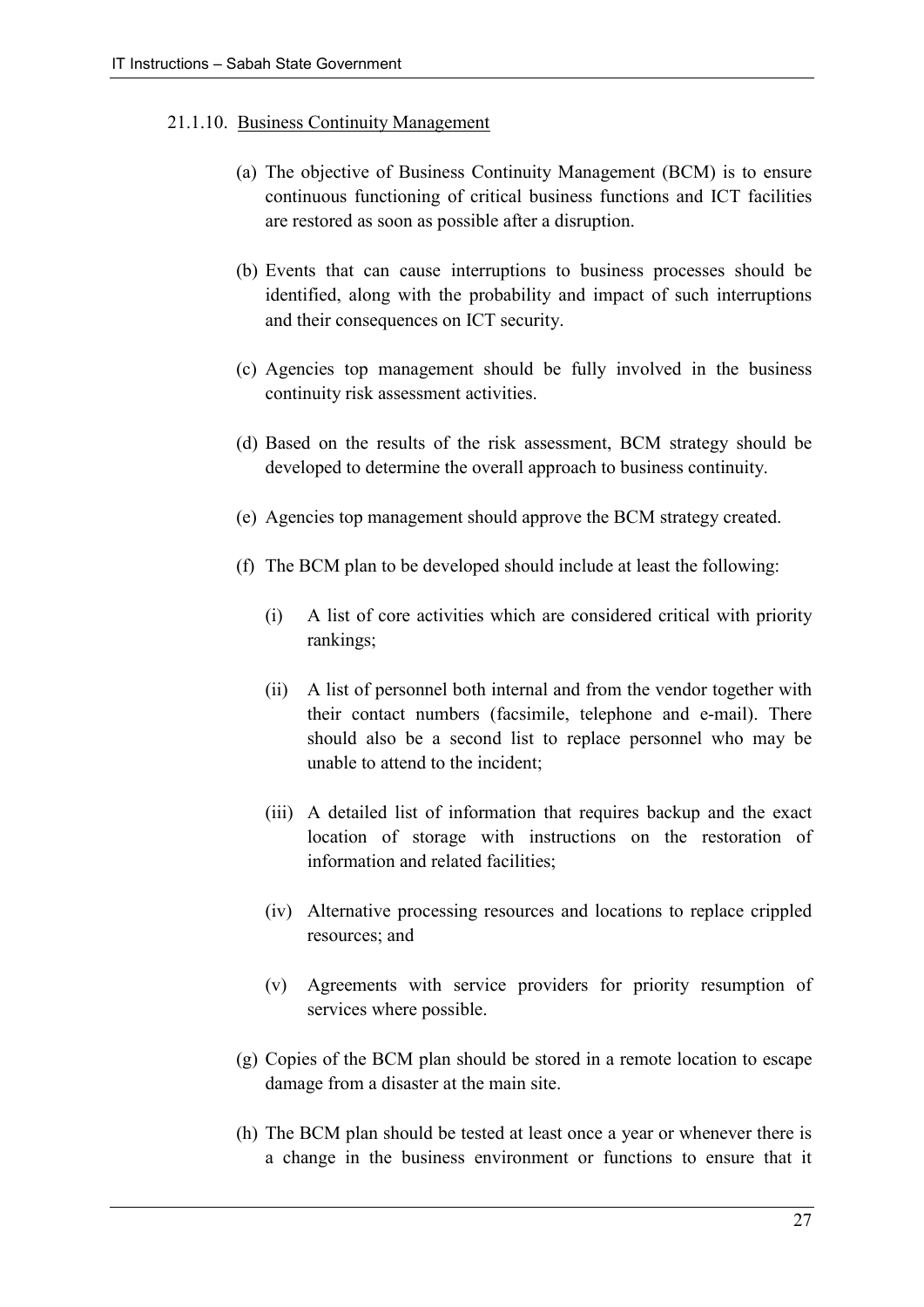remains effective. Periodic evaluation should be carried out to ascertain that the plan is appropriate and meeting the purpose it was intended for.

- (i) Agencies should schedule the testing of the BCM plan to ensure all members of the recovery team and related personnel are aware of the plans, their responsibility and know their roles when the plan is invoked.
- (j) Agencies should ensure that copies of the BCM plans are up-to-date and protected as in the main site.
- (k) Agencies should determine the owner of the BCM plan.
- 21.1.11. Compliance
	- (a) The design, operation, usage and management of ICT systems may be subject to statutory, regulatory and/or contractual requirements. Appropriate procedures should be implemented to ensure compliance to statutory, regulatory and contractual requirements on the use of the system.
	- (b) Agencies should ensure that all security procedures within their area of responsibility are carried out correctly and regularly reviewed to achieve compliance with security policies and standards. Technical compliance check should be carried out by competent, authorised persons or under the supervision of such persons.
	- (c) Important records such as pertaining to contracts, licenses, payments and personally identifiable information should be protected from disclosure, loss, destruction and falsification in accordance with business, statutory, regulatory and contractual requirements.
	- (d) Agencies should develop and implement its data protection and privacy policy and to communicate to all persons involved in the processing of personal information in accordance with the *Personal Data Protection Act 2010*.
	- (e) Agencies should assure that data are used solely for its intended purpose to protect the privacy of personal information as required under the *Personal Data Protection Act 2010*.
	- (f) Agencies should ensure that the system for information storage and handling has clear identification of records and retention period and permits appropriate destruction of records after that period if they are not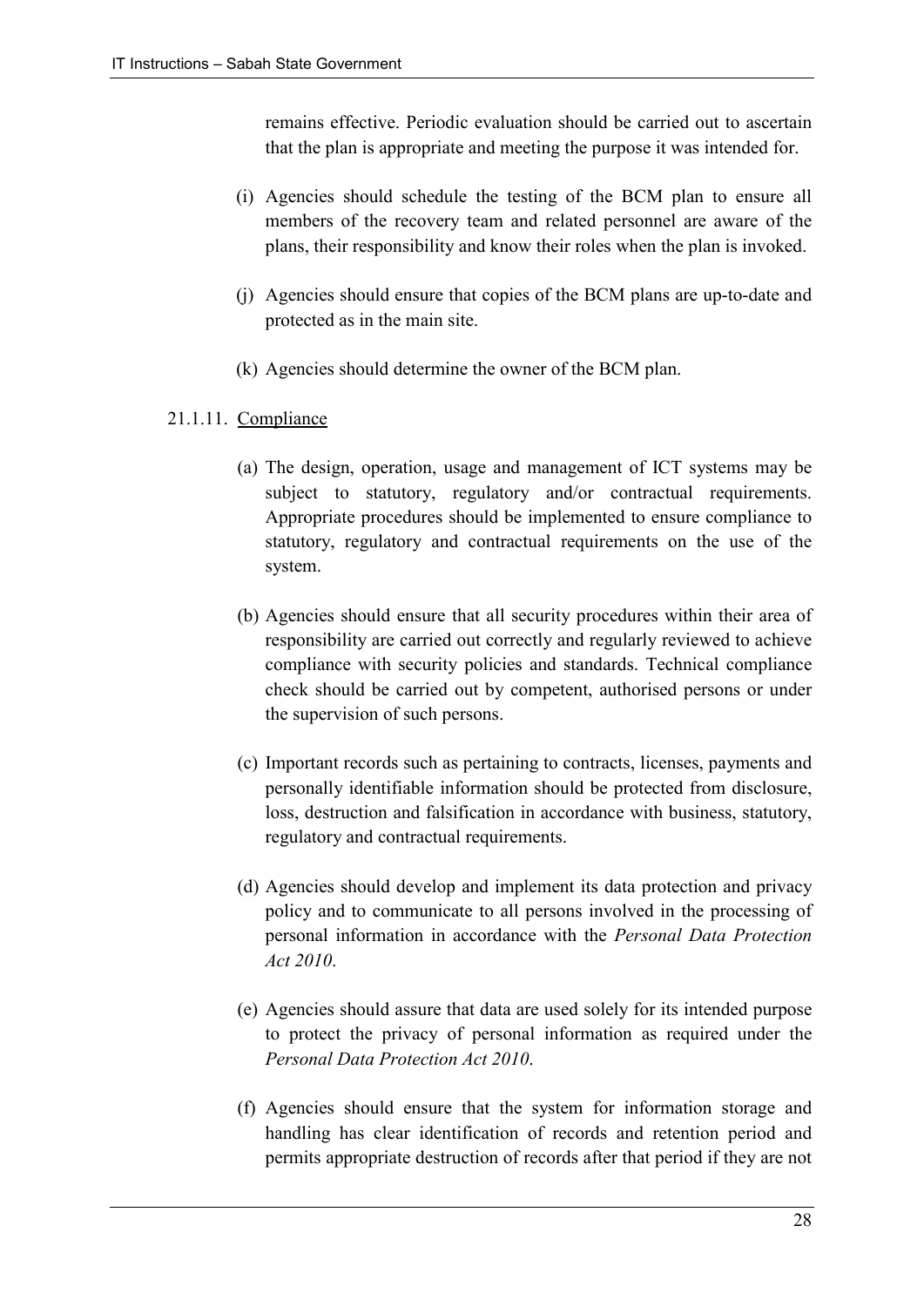needed by the Agencies as defined by the *State Archives Enactment 1980*  and *Sabah State Records and Archives Enactment 2007*.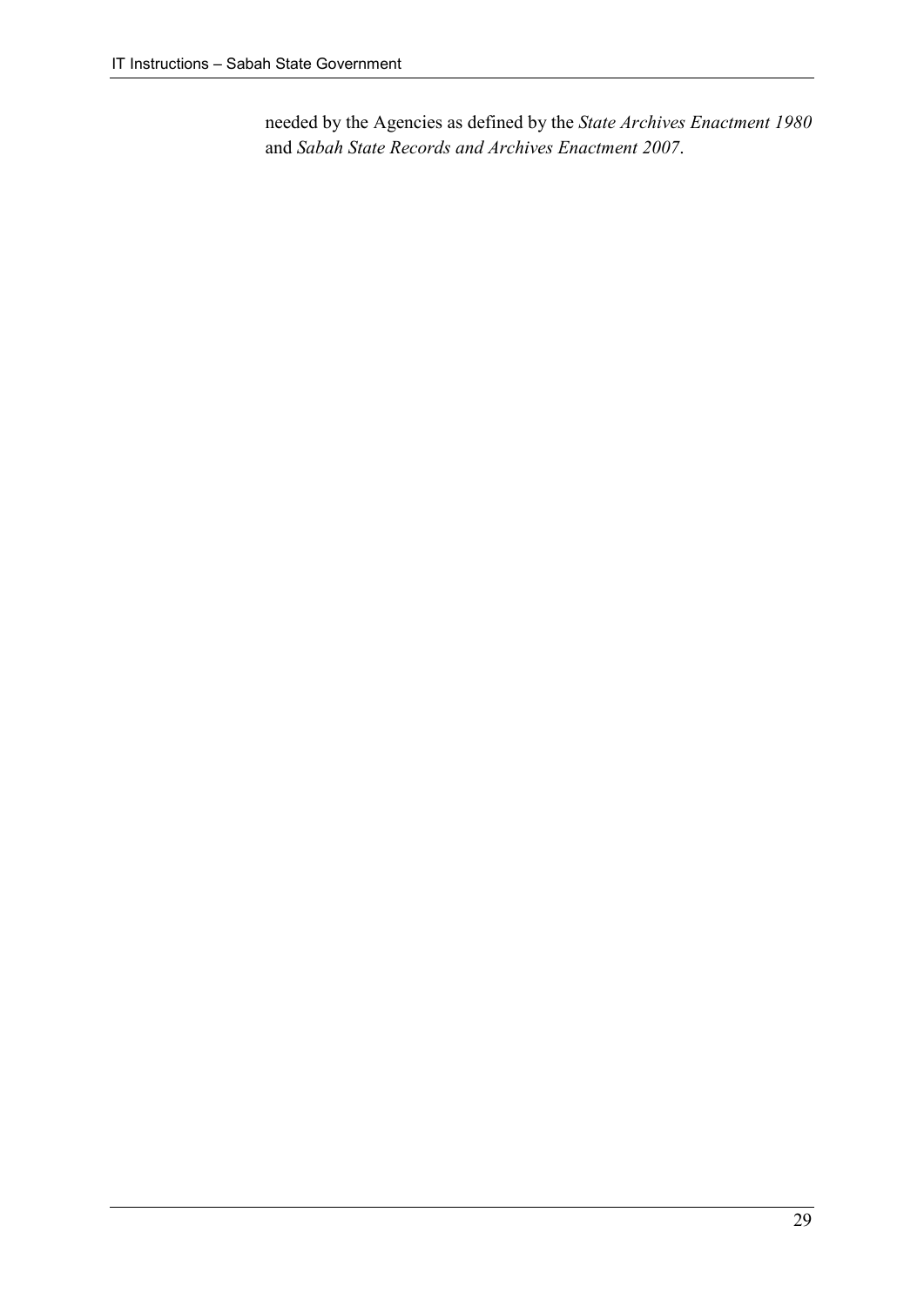# **CHAPTER V: ELECTRONIC RECORDS MANAGEMENT**

# **22. Overview**

- 22.1. Agencies need to keep records of Agencies decisions and transactions to meet the demands of accountability. Records that are created by the day-to-day work in the Government need to be captured, managed and preserved in an organised system which maintains their integrity and authenticity, retaining their value as retrievable organisational records and can be used as primary evidence. Electronic records can exist in many forms and formats such as e-mail, digital image, sound and video, websites, virtual reality models, etc.
- 22.2. Recordkeeping activities in Agencies are governed by the *State Archives Enactment 1980* and *Sabah State Records and Archives Enactment 2007*, related circulars, guidelines, as well as business and operational needs of the organisation concerned.

# **23. Objectives**

This chapter provides guidelines for minimum requirements pertaining to creation, classification, storage, access, preservation and disposal of electronic records.

# **24. Scope**

- 24.1. The scope of this chapter covers the following areas:
	- 24.1.1. Acquisition of Electronic Records Management System (ERMS)
	- 24.1.2. Pre-requisites for ERMS implementation
		- (a) E-file Plan; and
		- (b) Records Disposal Schedule
	- 24.1.3. Creation of Electronic Records Metadata Requirement
	- 24.1.4. Maintenance; and
	- 24.1.5. Disposal
		- (a) Transfer of Records; and
		- (b) Destruction of Records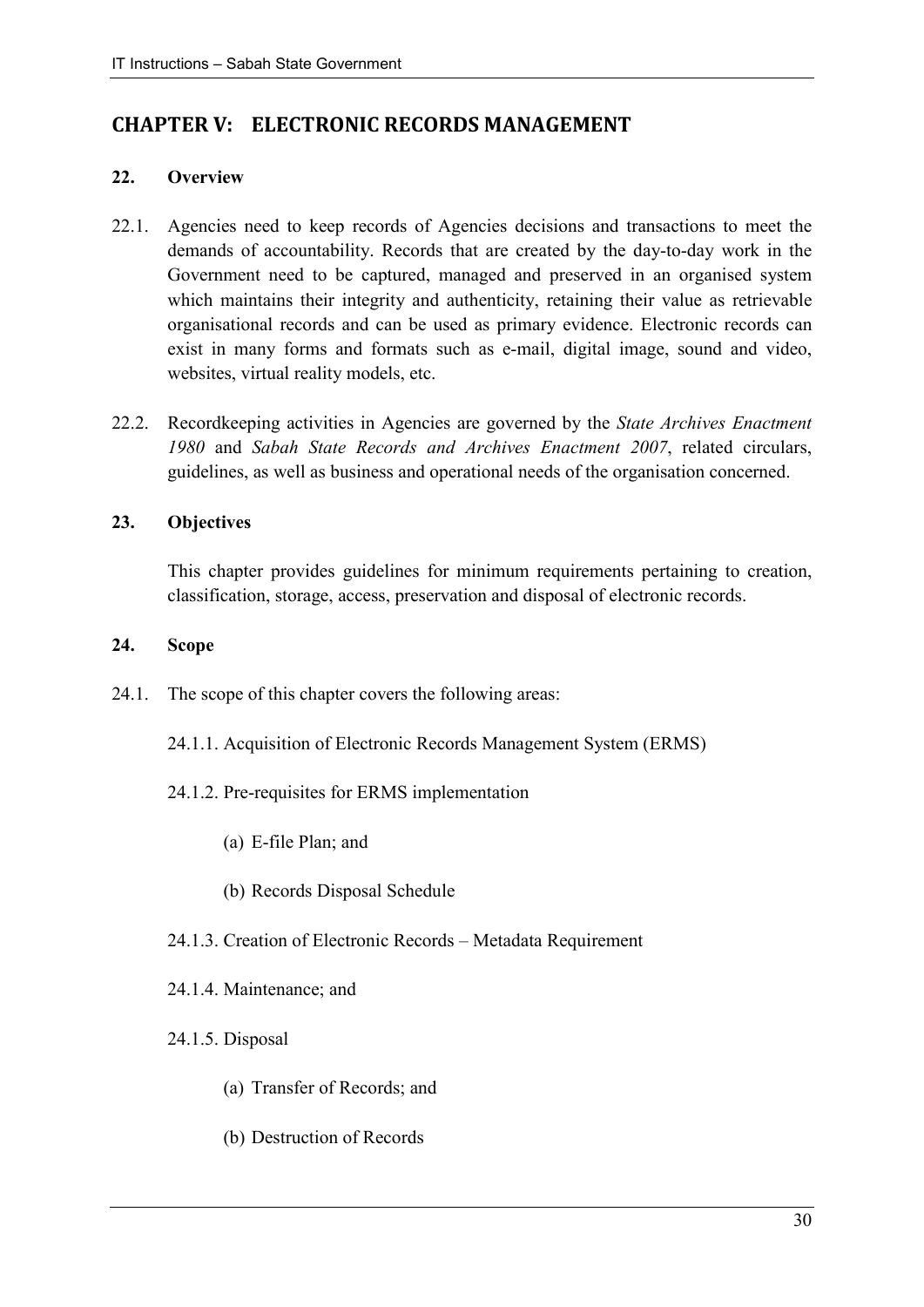# **25. Acquisition of Electronic Records Management System (ERMS)**

Agencies are encouraged to acquire ERMS to create and manage all electronic records. All records management systems must adhere to the mandatory requirements as stated in the "Functional Specifications for ERMS" published by the National Archives of Malaysia.

# **26. Pre-requisites for ERMS Implementation**

26.1. Agencies are required to develop E-file Plan and Records Disposal Schedule as prerequisite for ERMS implementation. Agencies are encouraged to seek advice from the National Archives of Malaysia via the Sabah State Archives.

# 26.1.1. E-file Plan

A hierarchical classification tool which, when applied to Agencies information system, can facilitate the capture, titling, retrieval, maintenance and disposal of records.

# 26.1.2. Records Disposal Schedule

A schedule giving the length of time that records must be maintained and be accessible. At the expiration of the retention period, the records should either be transferred to the Sabah State Archives or be disposed of.

# **27. Creation of Electronic Records**

- 27.1. Records should be captured electronically into a system that has recordkeeping capabilities to support work processes. Metadata should be assigned and captured together with the records from the time of its creation (refer to the *Standard Metadata Sistem Pengurusan Rekod Elektronik Sektor Awam* prepared by the National Archives of Malaysia).
- 27.2. In creating and capturing records, Agencies should have in place the following:
	- 27.2.1. A process for identifying appropriate information that should be captured within the working environment;
	- 27.2.2. Workable mechanisms for all record-creating applications to enable the capture of complete elements of a record according to approved formats and standards; and
	- 27.2.3. Links to other records including electronic and paper in other classifications should be established and maintained.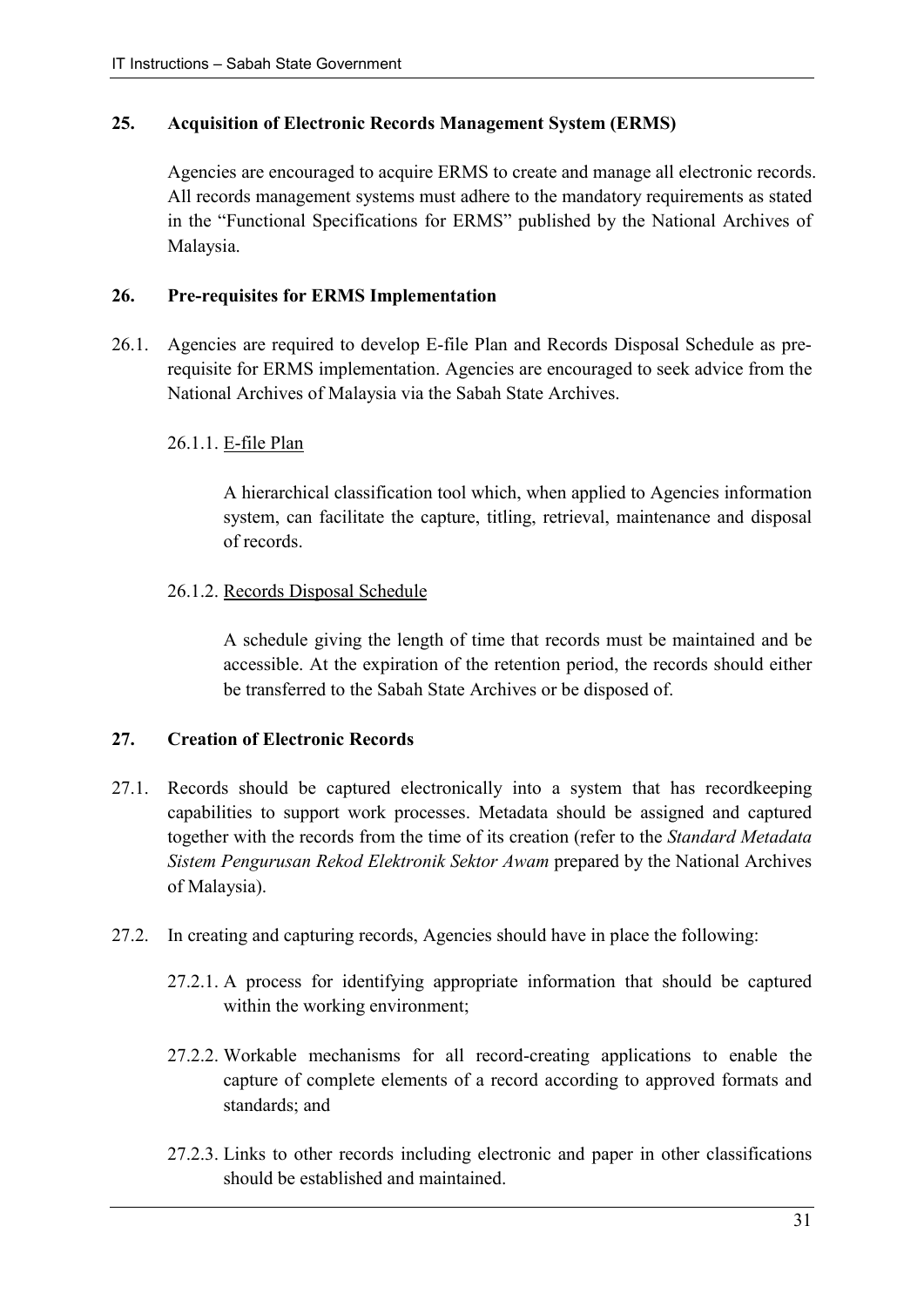#### 27.3. Metadata Requirement

- 27.3.1. Metadata is data describing the context, content and structure of records and their management. Metadata allows users to control, manage, find, understand and preserve records.
- 27.3.2. Some examples of metadata are:
	- (a) title of a record
	- (b) subject covered
	- (c) record format
	- (d) date of record created
	- (e) history of record usage; and
	- (f) details of its disposal
- 27.3.3. The two (2) main categories of metadata that are used to manage electronic records are recordkeeping metadata and archival metadata. In identifying and capturing appropriate metadata, Agencies should refer to the *Standard Metadata Sistem Pengurusan Rekod Elektronik Sektor Awam* prepared by the National Archives of Malaysia.

# **28. Maintenance**

- 28.1. To keep electronic records over time, Agencies should consider the following:
	- 28.1.1. appropriate storage devices
	- 28.1.2. facilities for housing them; and
	- 28.1.3. computer systems that generate the records
- 28.2. Storage conditions should support record protection, easily accessible and cost effective. Stable environmental conditions are necessary to protect digital storage devices which are susceptible to fluctuations in humidity, temperature and radiation.
- 28.3. Agencies should perform regular and ongoing health and integrity checks of all digital storage devices and their contents to ensure that there is no deterioration and corruption of data.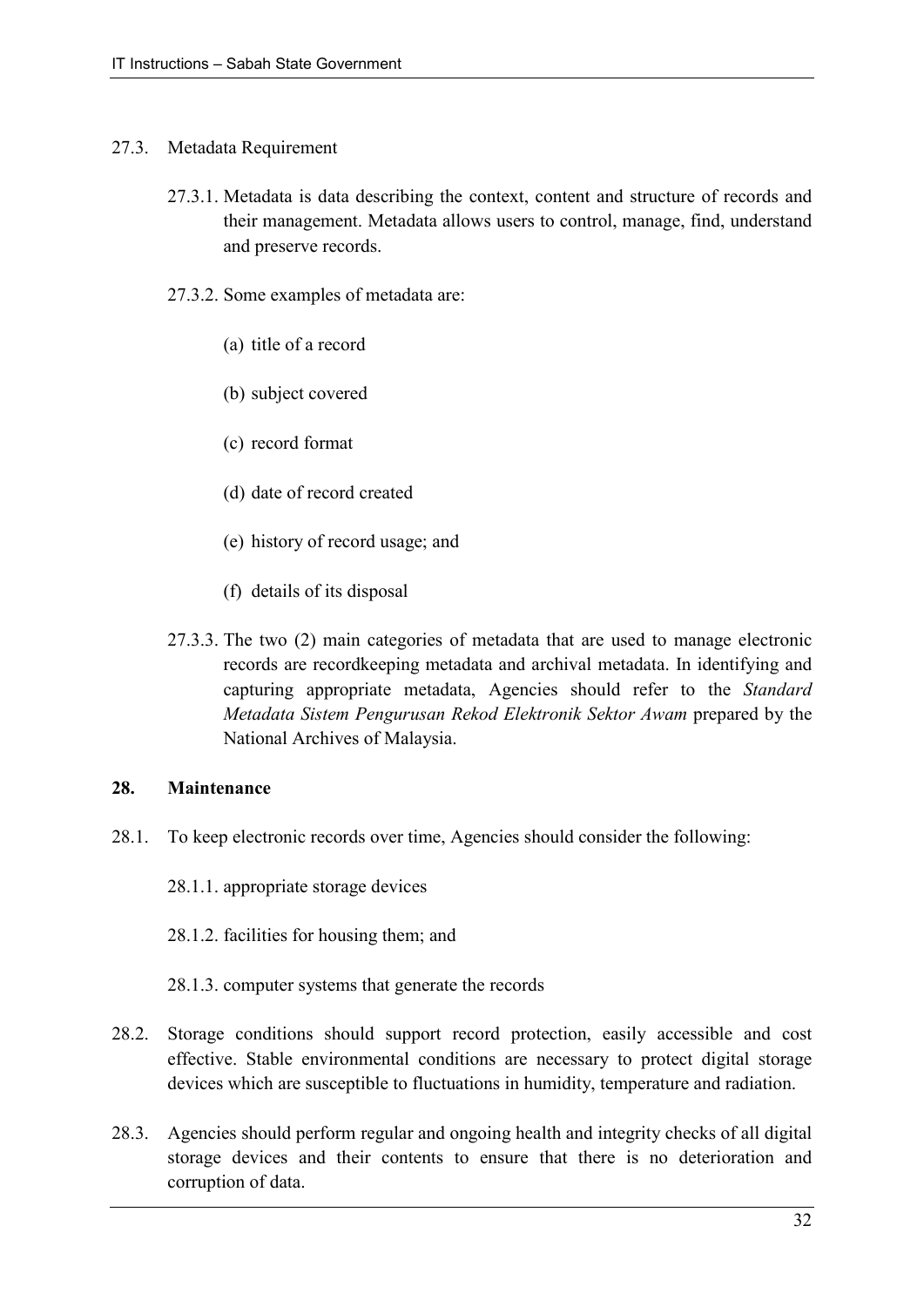- 28.4. Agencies should obtain advice on appropriate storage conditions for computers and information systems and digital storage devices and other aspects of electronic records management from the National Archives of Malaysia via the Sabah State Archives.
- 28.5. Agencies are required at all times to ensure that:
	- 28.5.1. the record exists information pertaining to all activities and transactions are recorded;
	- 28.5.2. the record can be accessed able to locate, access and present information in a way that is true to the original presentation of the information;
	- 28.5.3. the record can be interpreted can establish when, where and who created it, how it was used and its relation to other information;
	- 28.5.4. the record can be trusted the information and its representation exactly matches that, which was actually created and used and its integrity and authenticity are demonstrated beyond reasonable doubt;
	- 28.5.5. the record can be maintained the record can be presented, accessed, interpreted and trusted for as long as necessary, even upon transfer to other approved locations, systems and technologies;
	- 28.5.6. data migration be carried out when there are any technology updates to ensure records can be accessed; and
	- 28.5.7. obsolete databases be given special treatment. Agencies are encouraged to get advice from the National Archives of Malaysia via the Sabah State Archives on how best to preserve those databases.
- 28.6. Electronic Media Care

Agencies should consider precautionary measures to preserve electronic media over the long-term with a view to ensure continuing accessibility. The precautionary measures are as follows:

#### 28.6.1. Environmental Controls

(a) Store disks and tapes in a vertical position in a dust-free environment.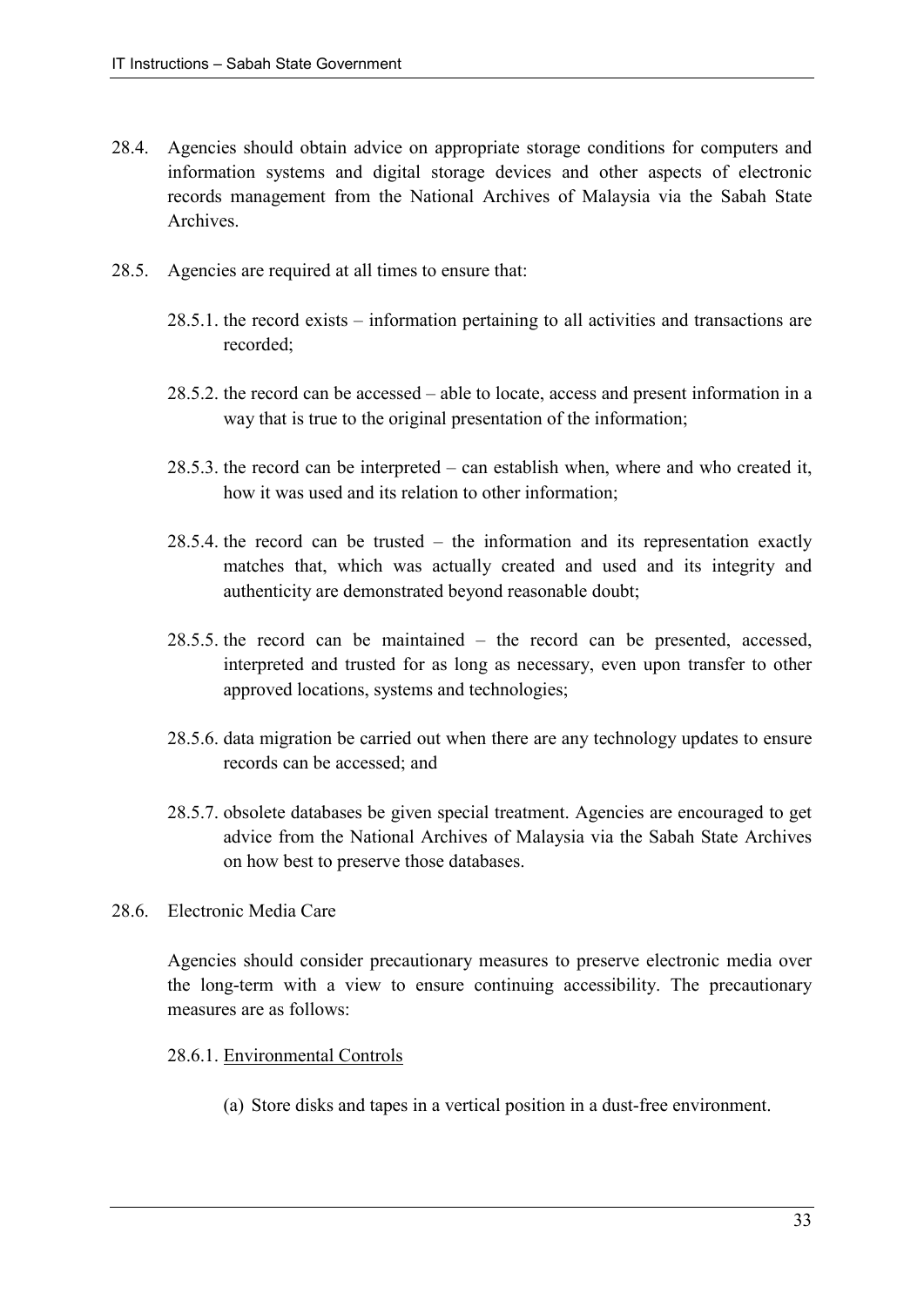(b) Store disks and tapes at a constant temperature of 18˚C-20˚C and a constant relative humidity of 35%-45%. Frequent or extreme fluctuations in temperature and humidity can accelerate the deterioration of tape.

# 28.6.2. Media Controls

- (a) Avoid using floppy disks for storage of long-term or permanent records.
- (b) Maintain duplicate copies in environmentally controlled storage areas separate from their original location.
- (c) Annually test a statistical sample of magnetic tapes and disks to identify any loss of data, to discover and to correct the causes of data loss.
- (d) Ensure disk and tape drives are kept clean.
- (e) Ensure disks and tapes are kept away from strong electrical or magnetic fields, including telephones.
- (f) Ensure unauthorised persons are not allowed access to computers, tapes, disks and documents.

# **29. Disposal**

29.1. Transfer of Electronic Records

Agencies must follow the guidelines and procedures of transferring electronic records specified by the Sabah State Archives.

- 29.2. Destruction of Electronic Records
	- 29.2.1. Agencies cannot destroy or authorise the destruction of public records which are in their custody or under their control without the prior written approval of the Director, Sabah State Archives.
	- 29.2.2. Agencies should be aware that deletion of records from disk storage is not equivalent to destruction. The document is still retrievable unless a complete secure wiping of the media has taken place. If more than one copy of a record exists, all copies including both primary and working copies should be destroyed at the same time.